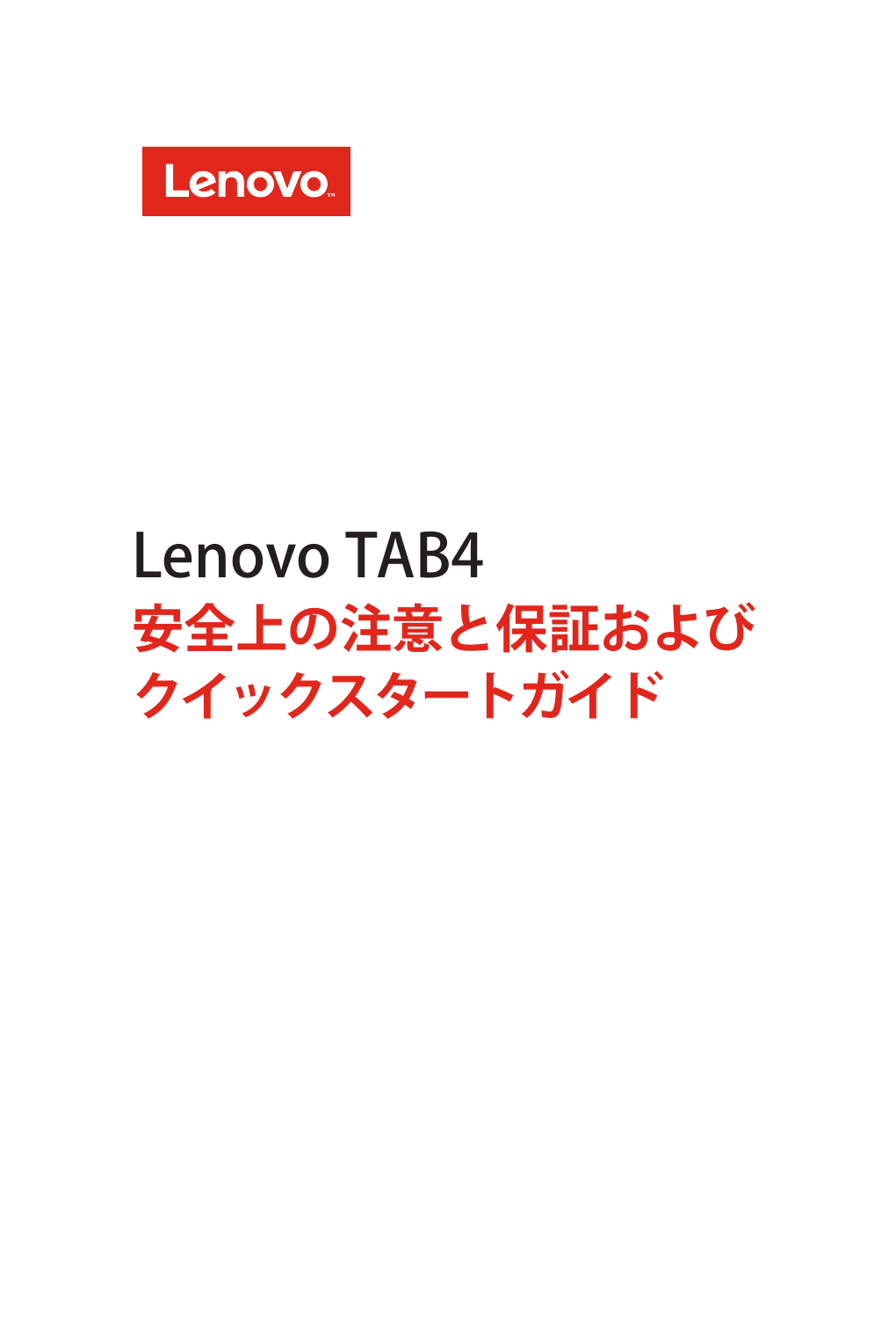# 目次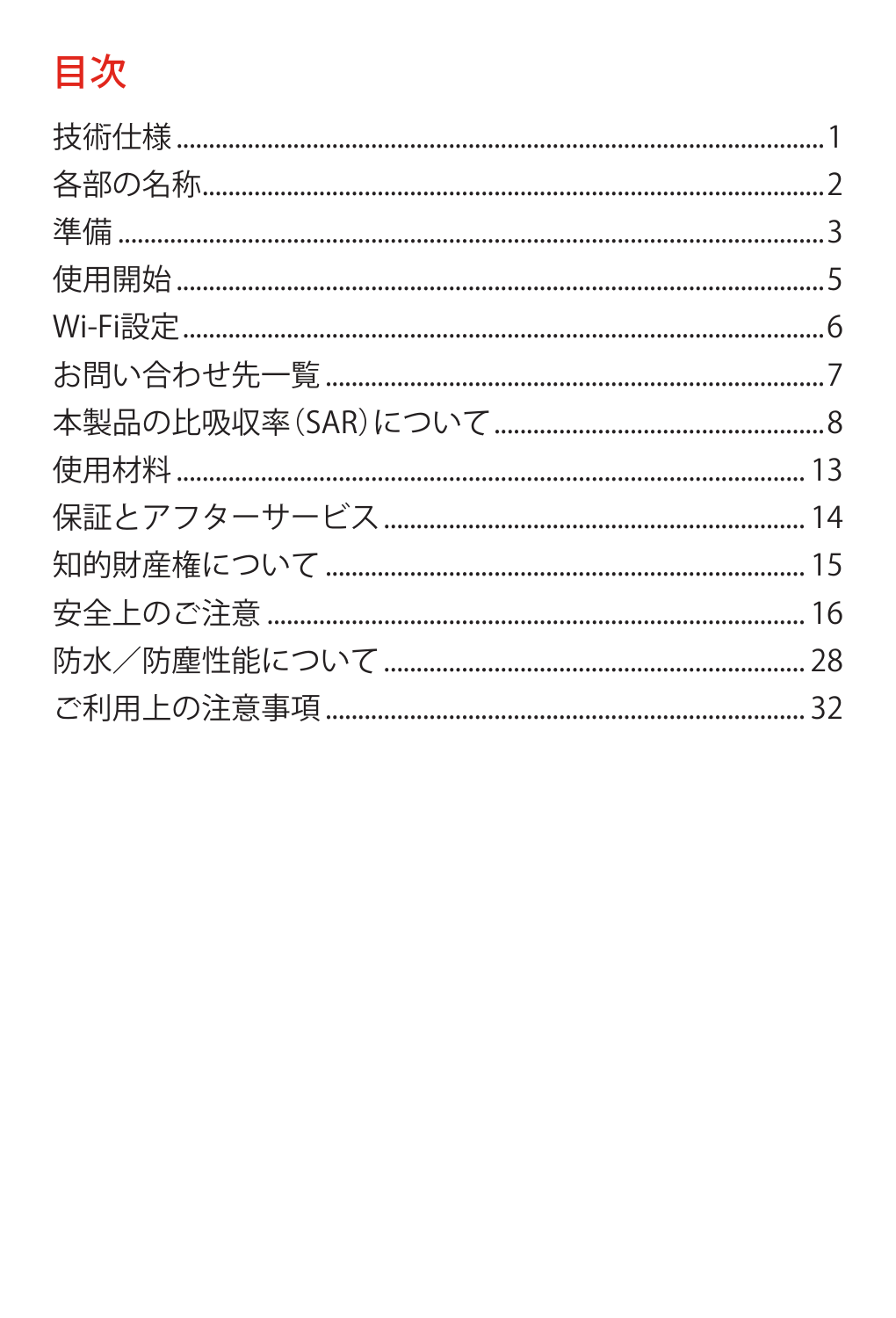<span id="page-2-0"></span>

| Lenovo TAB4 |                                                                                 |  |
|-------------|---------------------------------------------------------------------------------|--|
| プラットフォーム    | Android                                                                         |  |
| プロセッサ       | MSM 8953, OctaCore 2.0 GHz                                                      |  |
| カメラ         | 8メガピクセル AF (背面)+2メガピクセル FF (前面)                                                 |  |
| 内蔵電池        | 7000 mAh                                                                        |  |
| ディスプレイ      | サイズ:10インチ<br>解像度:1920 × 1200                                                    |  |
| 通信方式及び帯域    | Bluetooth 4.2 WLAN 802.11 a/b/g/n/ac GPS/GLONASS<br><sup>®</sup> *LTE、WCDMA、GSM |  |

① LTE 周波数帯域 1、3、8、および41 をサポートします。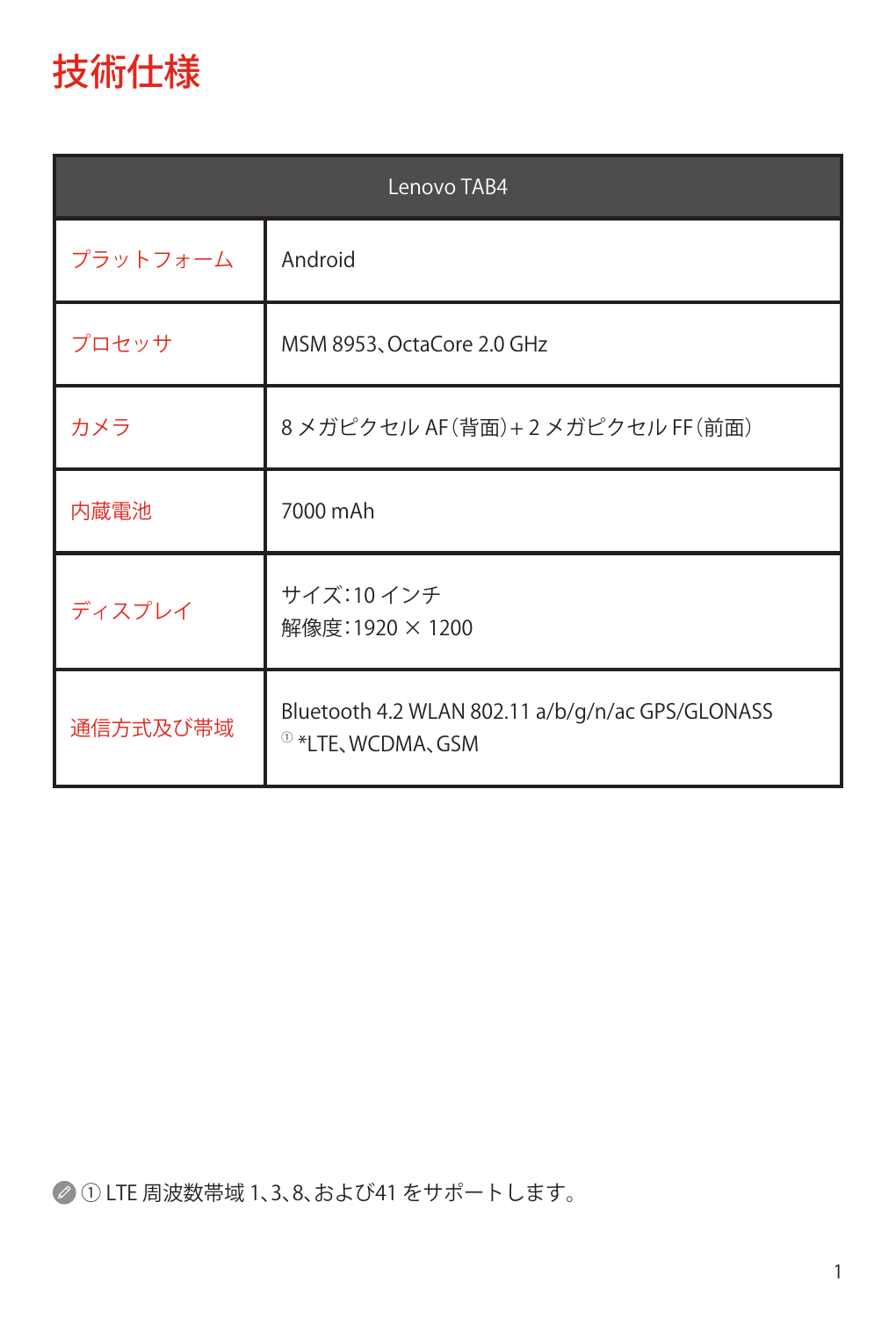# <span id="page-3-0"></span>各部の名称

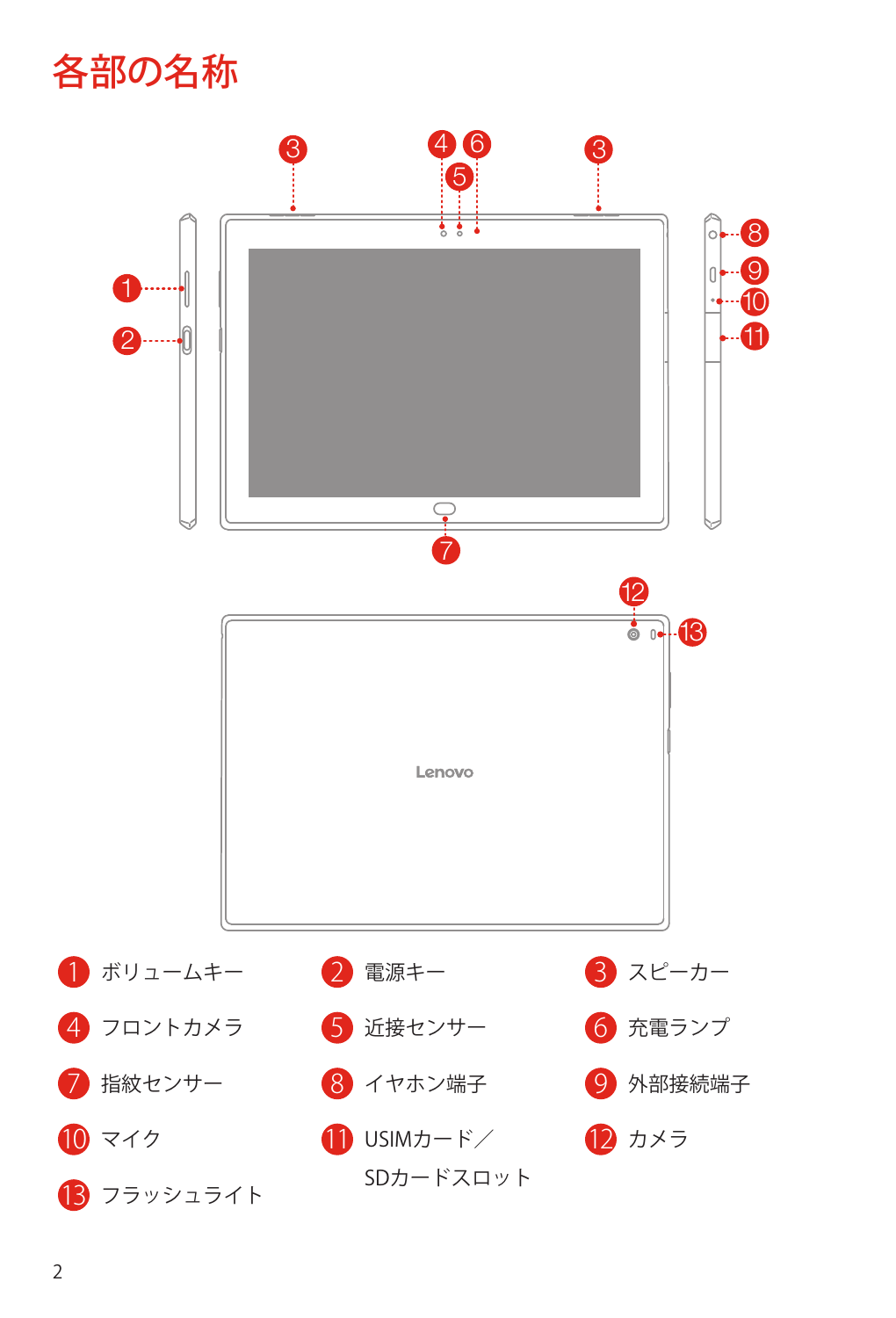# <span id="page-4-1"></span><span id="page-4-0"></span>準備

本機では、ワイモバイルによって提供される\*USIM カードを挿入することによってデー タ通信サービスを利用できます。

図に示すようにUSIM カードとSD カードを挿入します。

● USIM カードは、本機の画面では「SIM カード」と表示される場合があります。



ステップ1. カードスロット・カバーのミゾ (○の位置)に指先をかけて、 カードスロット・カバーを矢印 の方向に開きます。



ステップ2. 本体のディスプレイ側を上にし て、USIMカ ード /SDカ ード 用 のトレイをすべて引き出しま す。



ステップ3. USIM カードとSDカードの金属 端子面を下に向け、トレイの形 にあわせて置きます。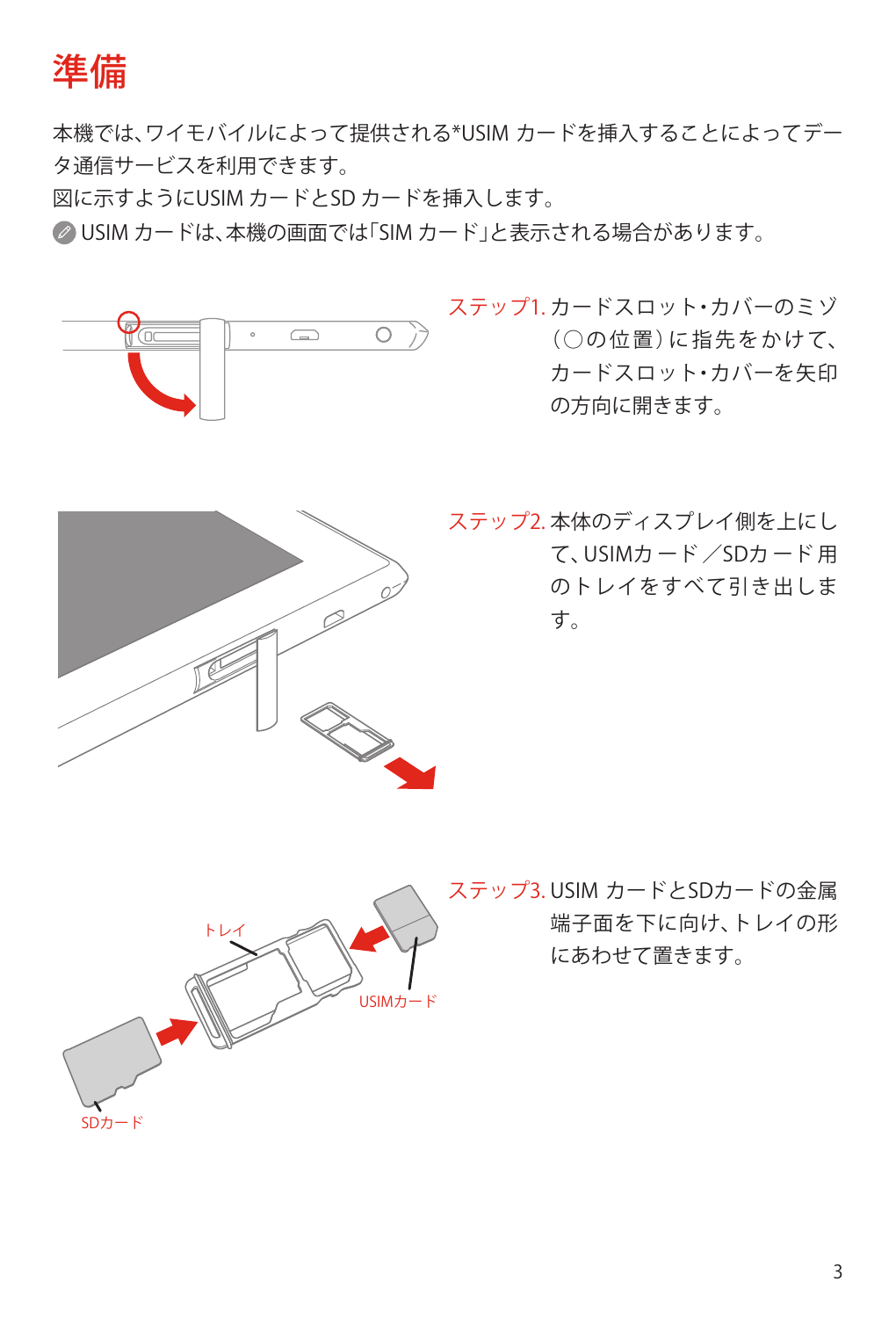

ステップ4. USIMカード/SDカード用のト レイを、カードスロットに挿入 します。

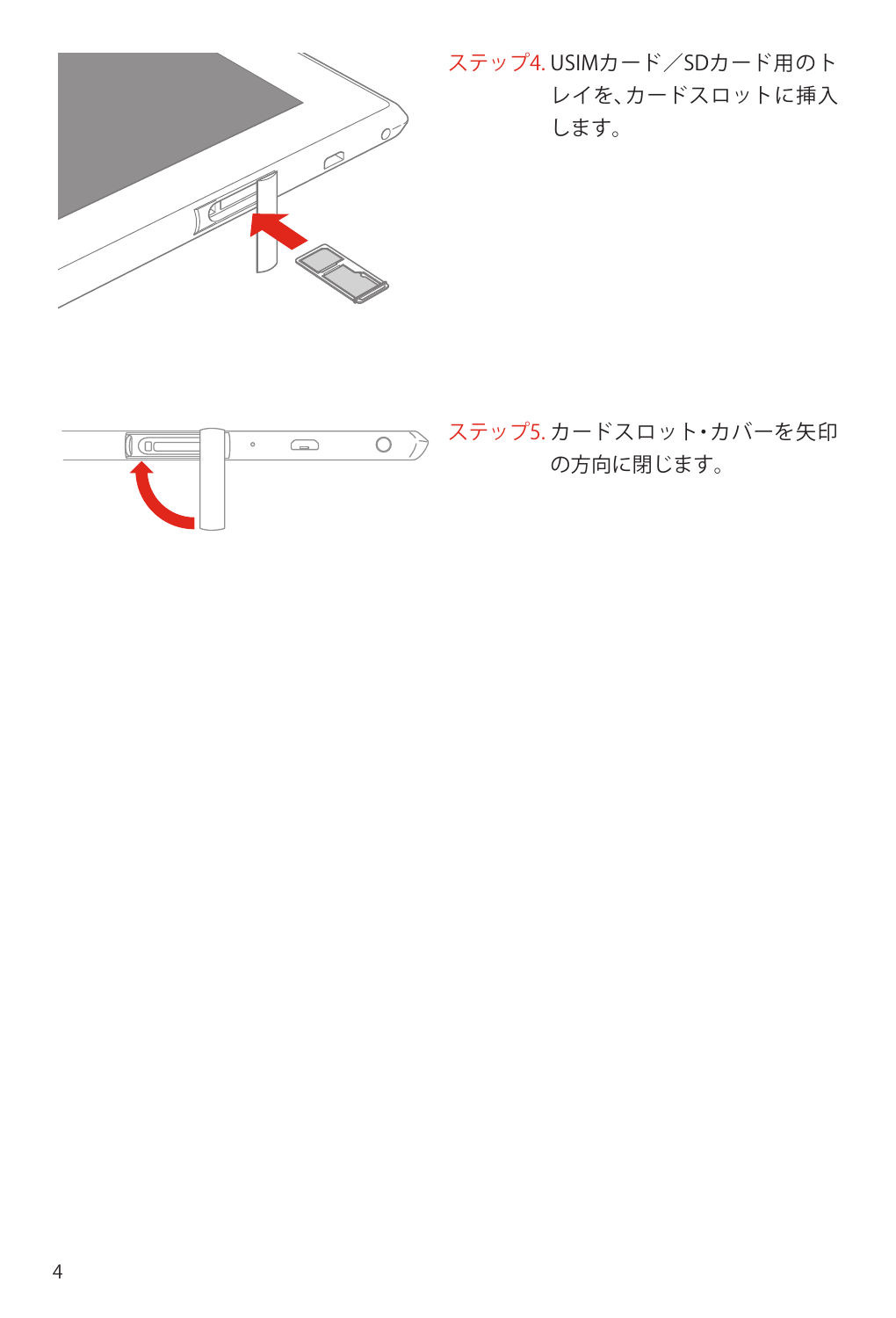# <span id="page-6-0"></span>使用開始

ACア ダ プ タ は、別 売 のACア ダ プ タ1.0A [ZSDAY2]※1、ま た は 共 通ACア ダ プ タ1.8A [ZSDAY3]※2をお使いください。

ここでは、共通ACアダプタ1.8A [ZSDAY3]を使用して充電する方法を例に説明します。



本体に充電器を接続し、電源プラグをコンセントに接続します。 周辺機器についてはワイモバイルのホームページを参照してください。 ※ 1 Y!mobile用充電ACアダプタ02 microUSB (Bタイプ) [AC02-MU-K] ※ 2 Y!mobile用充電ACアダプタ03 microUSB (Bタイプ) [AC03-MU-K]



#### 電源を入れる/切る

#### 電源を入れる

ワイモバイルのロゴが表示されるまで電源キーを押し続けます。

電源を切る

電源キーを数秒押し続け、「電源を切る」>「OK」をタップします。

スクリーンショットの撮影

電源キーとボリュームキー(下)を同時に押し続けます。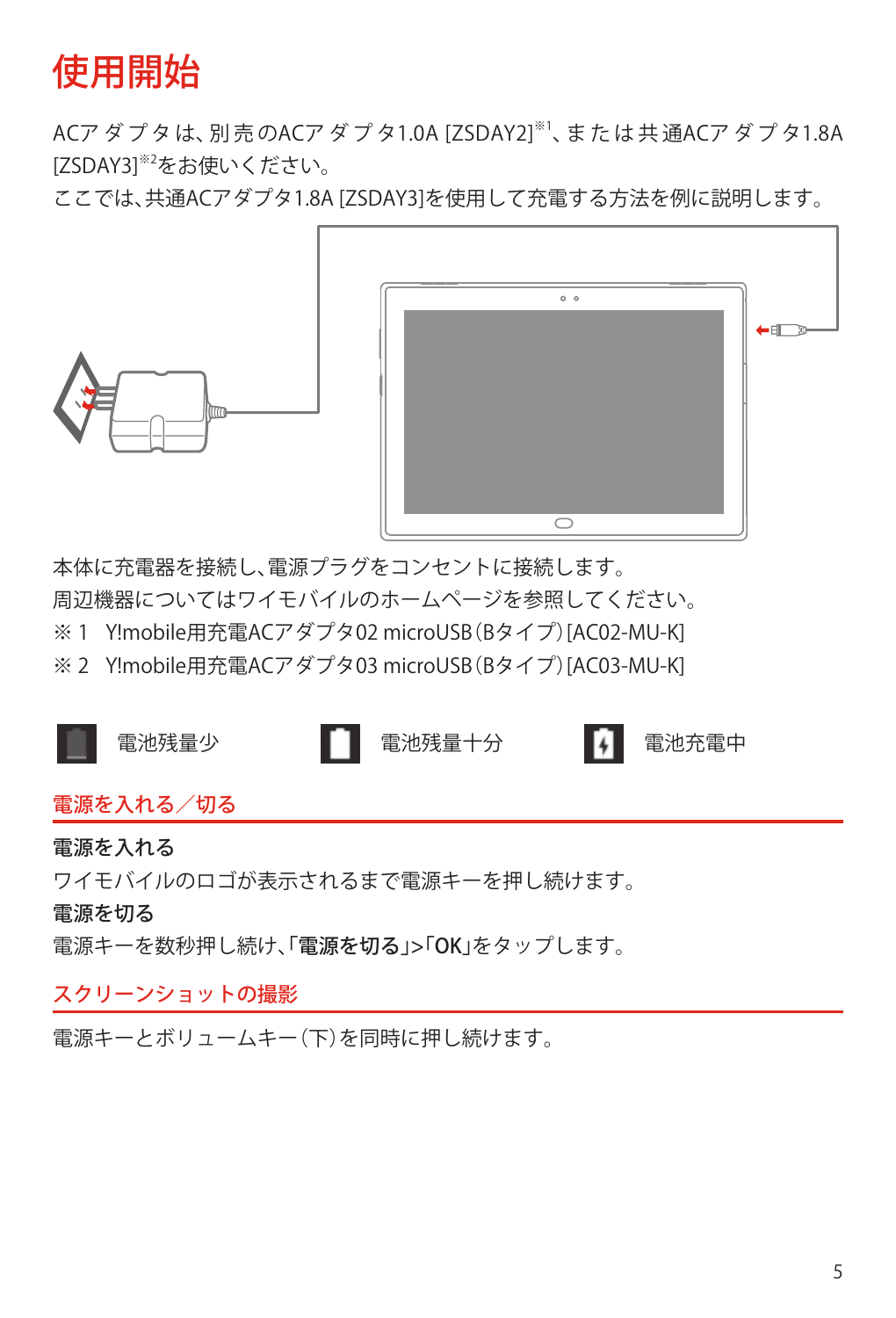# <span id="page-7-0"></span>Wi-Fi設定

本機はWi-Fi(無線LAN)に対応しており、ご自宅や社内ネットワーク、公衆無線LANサー ビスのアクセスポイントに接続して、メールやインターネットを利用できます。

### Wi-Fiルーターを準備する

ステップ1.Wi-Fiルーターがあるか確認します。

● ご自宅など、インターネットを使いたい場所にWi-Fiルーターがあることを確認し ます。

ステップ2.Wi-Fiルーターの電源が入っているか確認します。

ステップ3. ネットワークとパスワードを確認します。

- ネットワークは、「SSID」などと記載されていることもあります。
- パスワードは、「暗号化キー」「KEY」「PSK-AES」などと記載されていることもありま す。
- ご不明な点は、Wi-Fiルーターの取扱説明書をご確認ください。

## 本機を設定する

利用可能なアクセスポイントを検索して接続することができます。

ステップ1.ホーム画面で … >「設定」をタップします。

ステップ2.「Wi-Fi」をタップします。

- Wi-Fi設定画面が表示されます。
- OFF( )をタップすると、Wi-FiがON( )になります。
- 利用可能なネットワークが自動的に検出され、一覧表示されます。
- Wi-FiをOFF( )にするときは、ON( )をタップします。

ステップ3.接続するアクセスポイントをタップします。

- セキュリティで保護されたアクセスポイントを選択した場合は、パスワードを入 力し、「接続」をタップします。
- セキュリティで保護されていないアクセスポイントを選択した場合は、パスワー ドを入力する必要はありません。

ステップ4.接続済みであることを確認します。

● ステータスバーに ■、ネットワークの欄に「接続済み」が表示されます。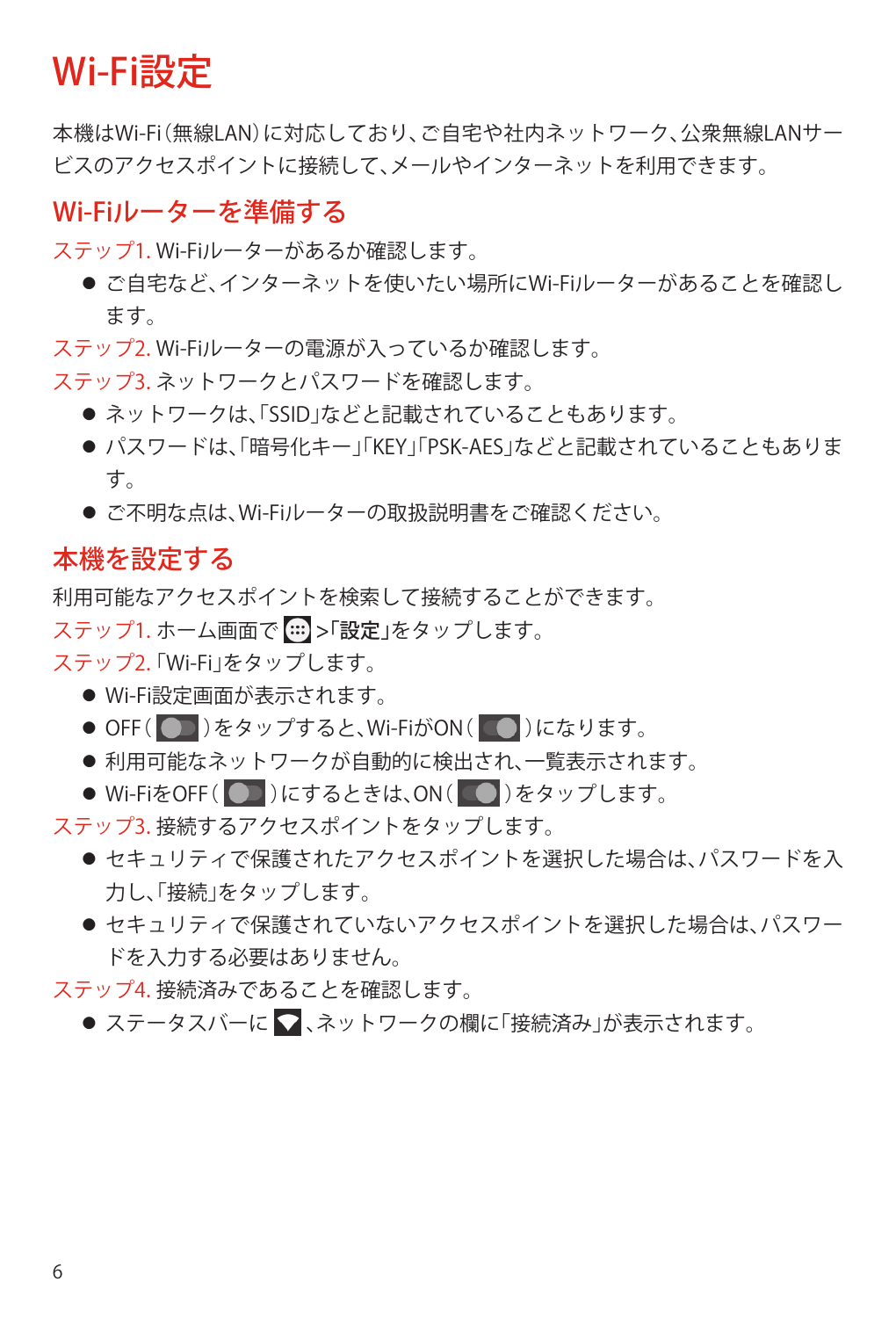## <span id="page-8-0"></span>接続できない場合

保存されたネットワークに接続できない場合は、アクセスポイントを切断してもう一度 お試しください。

- ●接続したいアクセスポイントのSSIDが非公開の場合、「ネットワークを追加」を タップし、必要なネットワーク情報(SSIDなど)を入力すると接続できます。
- Wi-FiをONにすると、本機の消費雷力が高くなります。雷池を節約するには、使用 する必要がないときにWi-FiをOFFにしてください。

# <span id="page-8-1"></span>お問い合わせ先一覧

お困りのときや、ご不明な点などでざいましたら、お気軽に下記お問い合わせ窓口まで ご連絡ください。

## ワイモバイル カスタマーセンター

- お問い合わせの際に、ワイモバイルのスマートフォン・ケータイの電話番号と暗証番 号(新規ご契約時にお客様にてお決めいただいた4桁の番号)が必要になります。
- ホームページ http://ymobile.jp/

#### 総合窓口(受付時間 : 午前9時から午後8時まで)

ワイモバイルのスマートフォン・ケータイから 151(有料) 一般電話、他社スマートフォン・ケータイから 0570-039-151(有料)

#### 各種お手続き(受付時間 : 24時間)

ワイモバイルのスマートフォン・ケータイから 116(無料) 一般電話、他社スマートフォン・ケータイから 0120-921-156(無料)

### 海外から(受付時間 : 午前9時から午後8時まで(日本時間)) +81-4-4382-0800(有料)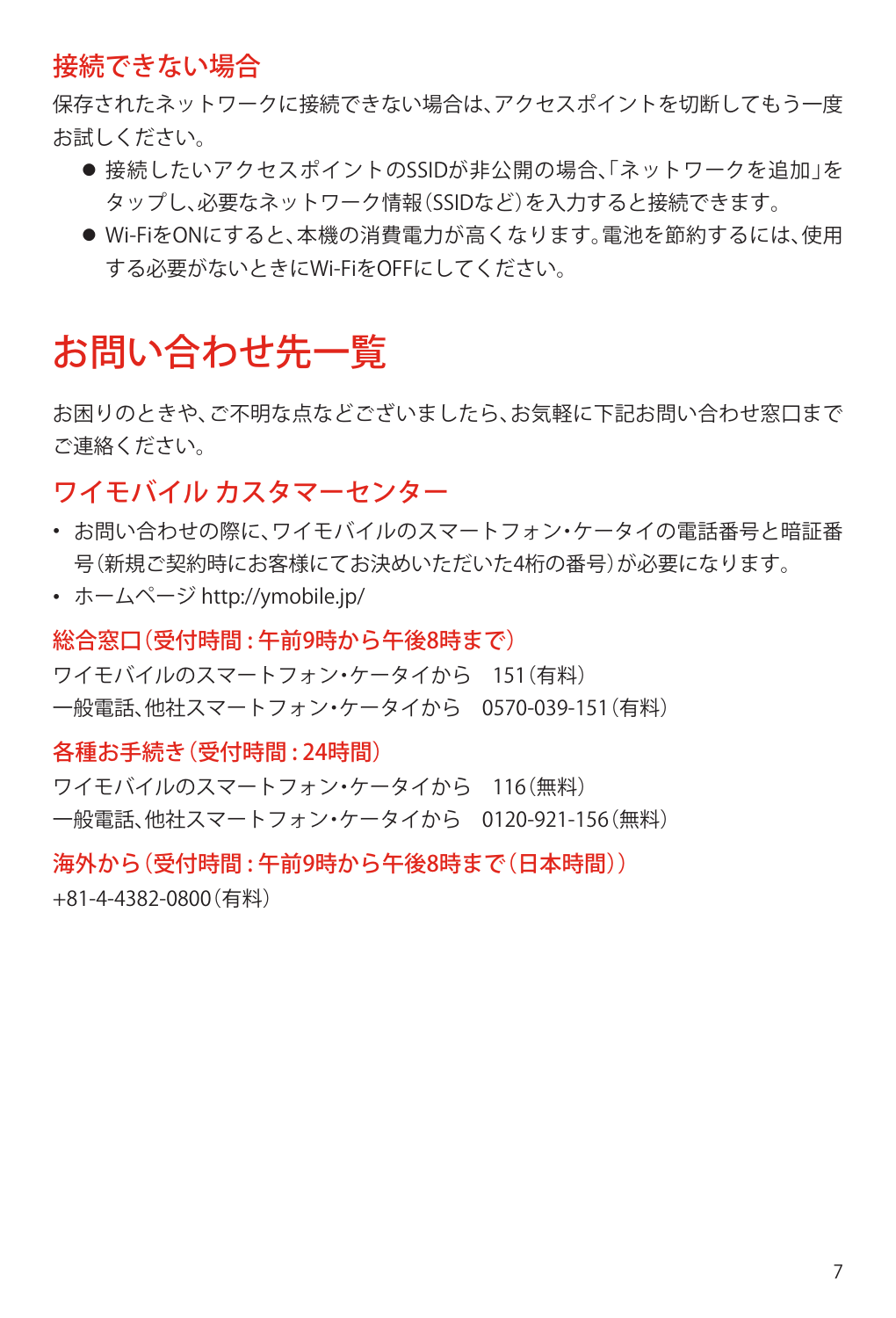# <span id="page-9-0"></span>本製品の比吸収率(SAR)について

この製品【Lenovo TAB4】は、国が定めた電波の人体吸収に関する技術基準および国際ガ イドラインに適合しています。

この製品は、国が定めた電波の人体吸収に関する技術基準※1 ならびに、これと同等な国 際ガイドラインが推奨する電波防護の許容値を遵守するよう設計されています。この国 際ガイドラインは世界保健機関(WHO)と協力関係にある国際非電離放射線防護委員会 (ICNIRP)が定めたものであり、その許容値は使用者の年齢や健康状況に関係なく十分な 安全率を含んでいます。

国の技術基準および国際ガイドラインは電波防護の許容値を人体に吸収される電波の 平均エネルギー量を表す比吸収率(SAR:Specific Absorption Rate)で定めており、この通 信端末に対するSAR の許容値は2.0 W/kg です。この製品を次に記述する所定の使用法<sup>※3</sup> で使用した場合のSAR の最大値は1.46 W/kg ※2 です。個々の製品によってSAR に多少の 差異が生じることもありますが、いずれも許容値を満足しています。

この製品を人体の近くでご使用になる場合※3

この製品を人体の近くでご使用になる場合、身体から離さない(0cm)使用の状態で国が 定めた電波の人体吸収に関する技術基準および電波防護の国際ガイドラインに適合し ます。

世界保健機関は、『携帯電話が潜在的な健康リスクをもたらすかどうかを評価するため に、これまで20 年以上にわたって多数の研究が行われてきました。今日まで、携帯電話 使用によって生じるとされる、いかなる健康影響も確立されていません。』と表明してい ます。

- ※ 1 技術基準については、電波法関連省令(無線設備規則第14 条の2)に規定されて います。
- ※ 2 <携帯電話サービス>と同時に使用可能な無線機能を含みます。

SAR について、さらに詳しい情報をお知りになりたい場合は、下記のホームページをご 参照ください。

• 総務省のホームページ

http://www.tele.soumu.go.jp/j/sys/ele/index.htm

• 一般社団法人電波産業会のホームページ

http://www.arib-emf.org/01denpa/denpa02-02.html

電波ばく露の影響に関する情報として、米国連邦通信委員会(FCC)の基準を掲載してい ます。詳細は「米国連邦通信委員会(FCC)の電波ばく露の影響に関する情報」をご参照く ださい。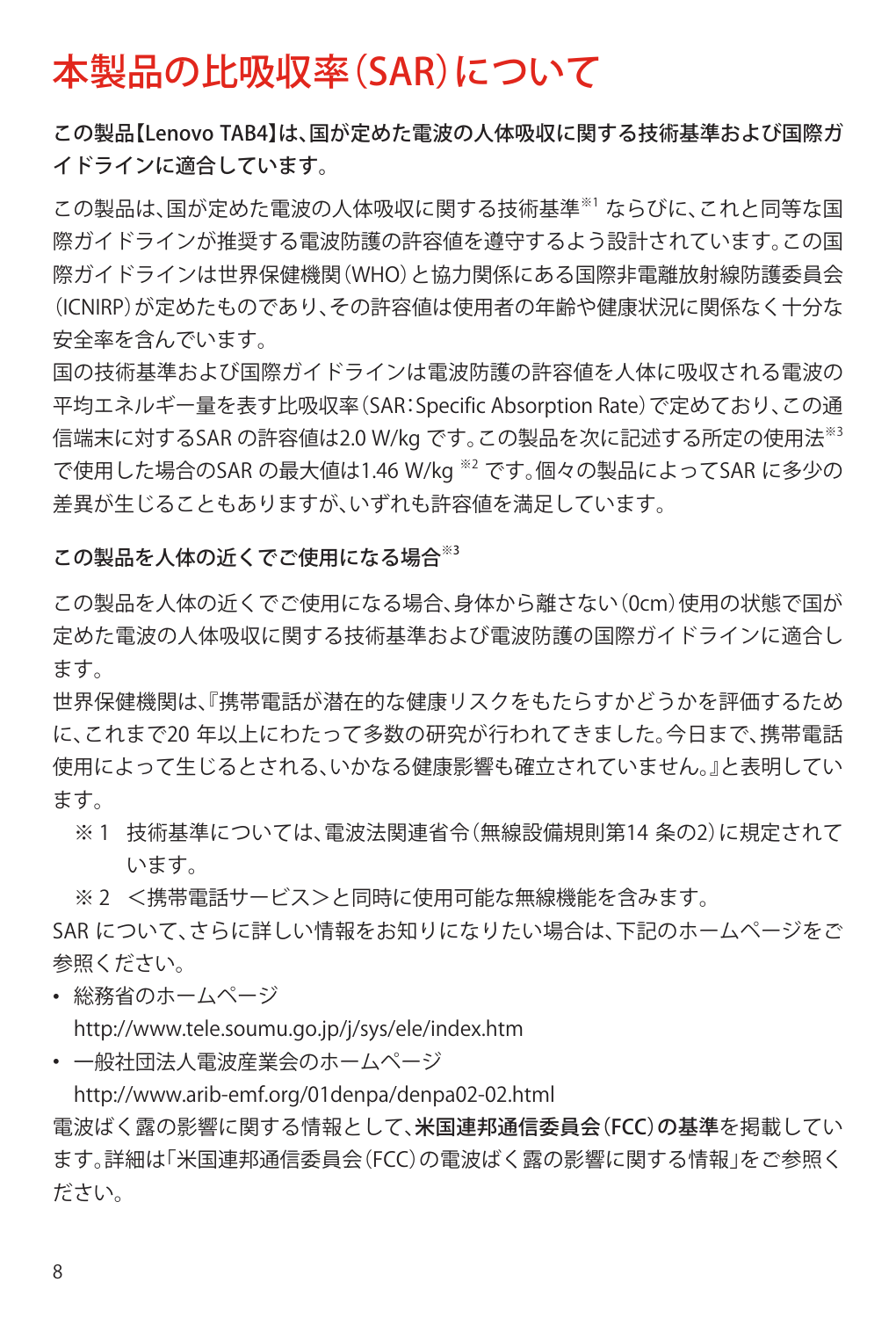#### 「米国連邦通信委員会(FCC)の電波ばく露の影響に関する情報」

米国連邦通信委員会の指針は、独立した科学機関が定期的かつ周到に科学的研究を行っ た結果策定された基準に基づいています。この許容値は、使用者の年齢や健康状態にか かわらず十分に安全な値となっています。

携 帯 電 話 機 か ら 送 出 さ れ る 電 波 の 人 体 に 対 す る 影 響 は、比 吸 収 率(SAR: Specific Absorption Rate)という単位を用いて測定します。FCC で定められているSAR の許容値 は、1.6 W/kg となっています。

測定試験は機種ごとにFCC が定めた位置で実施され、下記のとおりに従って人体の近く でご使用になる場合は1.2 W/kg です。

人体の近くでご使用になる場合:この製品【Lenovo TAB4】では、一般的な携帯電話の装 着法として、身体と離さない(0cm)状態で、携帯電話機の背面を身体に向ける位置で測 定試験を実施しています。FCC の電波ばく露要件を満たすためには、装身具を使用する 場合、ベルトクリップやホルスターなどには金属部品の含まれていないものを選んでく ださい。

上記の条件に該当しない装身具は、FCC の電波ばく露用件を満たさない場合もあるので 使用を避けてください。

比吸収率(SAR)に関するさらに詳しい情報をお知りになりたい場合は下記のホーム ページを参照してください。

FCC Radio Frequency Safety(英文のみ)

https://www.fcc.gov/general/radio-frequency-safety-0

世界保健機関は、携帯機器の使用に関して、現在の科学情報では人体への悪影響は確認 されていないと表明しています。また、電波の影響を抑えたい場合には、通話時間を短く すること、または携帯電話機を頭部や身体から離して使用することが出来るハンズフ リー用機器の利用を推奨しています。さらに詳しい情報をお知りになりたい場合には世 界保健機関のホームページをご参照ください。

世界保健機関(英文のみ)

http://www.who.int/emf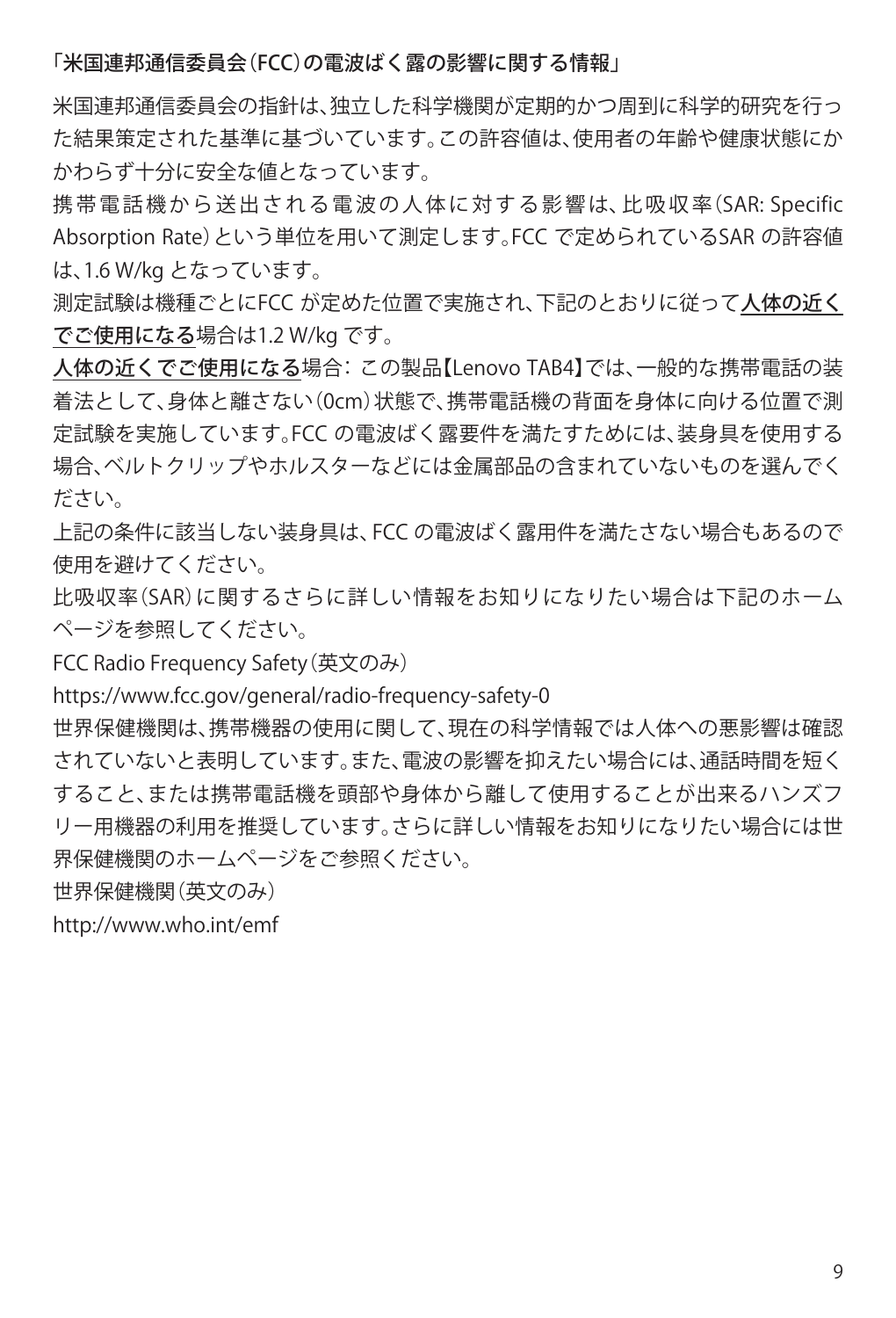# Specific Absorption Rate (SAR) Information for this Product (for Japan)

This product 【Lenovo TAB4】 meets Japanese technical regulations\* and international guidelines for exposure to radio waves.

The Japanese technical regulations for exposure to radio frequency energy established permitted levels of radio frequency energy, based on standards developed by independent scientific organizations through periodic and thorough evaluation of scientific studies.

The regulations employ a unit of measurement known as the Specific Absorption Rate, or SAR.

The SAR limit is 2 watts/kilogram (W/kg) averaged over ten grams of tissue.

The limit includes a substantial safety margin designed to assure the safety of all persons, regardless of age and health.

The value of the limit is equal to the value given in international guidelines recommended by ICNIRP\*\*, which is in collaboration with the World Health Organization (WHO).

The highest SAR value for this product is 1.46 W/kg\*\*\* when used close to the body in the below manner\*\*\*\*.

While there may be differences between the SAR levels of various products and at various positions, all products meet the Japanese technical regulations.

Although the SAR is determined at the highest certified power level, the actual SAR of the product during operation can be well below the maximum value.

### Use close to the body\*\*\*\*

To use this product close to the body, ensure no metal (parts) between it and the body. This will ensure this product meets the Japanese technical regulations for exposure and international guidelines for radio wave protection.

- The technical regulations are provided in Article 14-2 of the Ministry Ordinance Regulating Radio Equipment.
- \*\* International Commission on Non-Ionizing Radiation Protection

\*\*\* The value is under simultaneous transmission use conditions.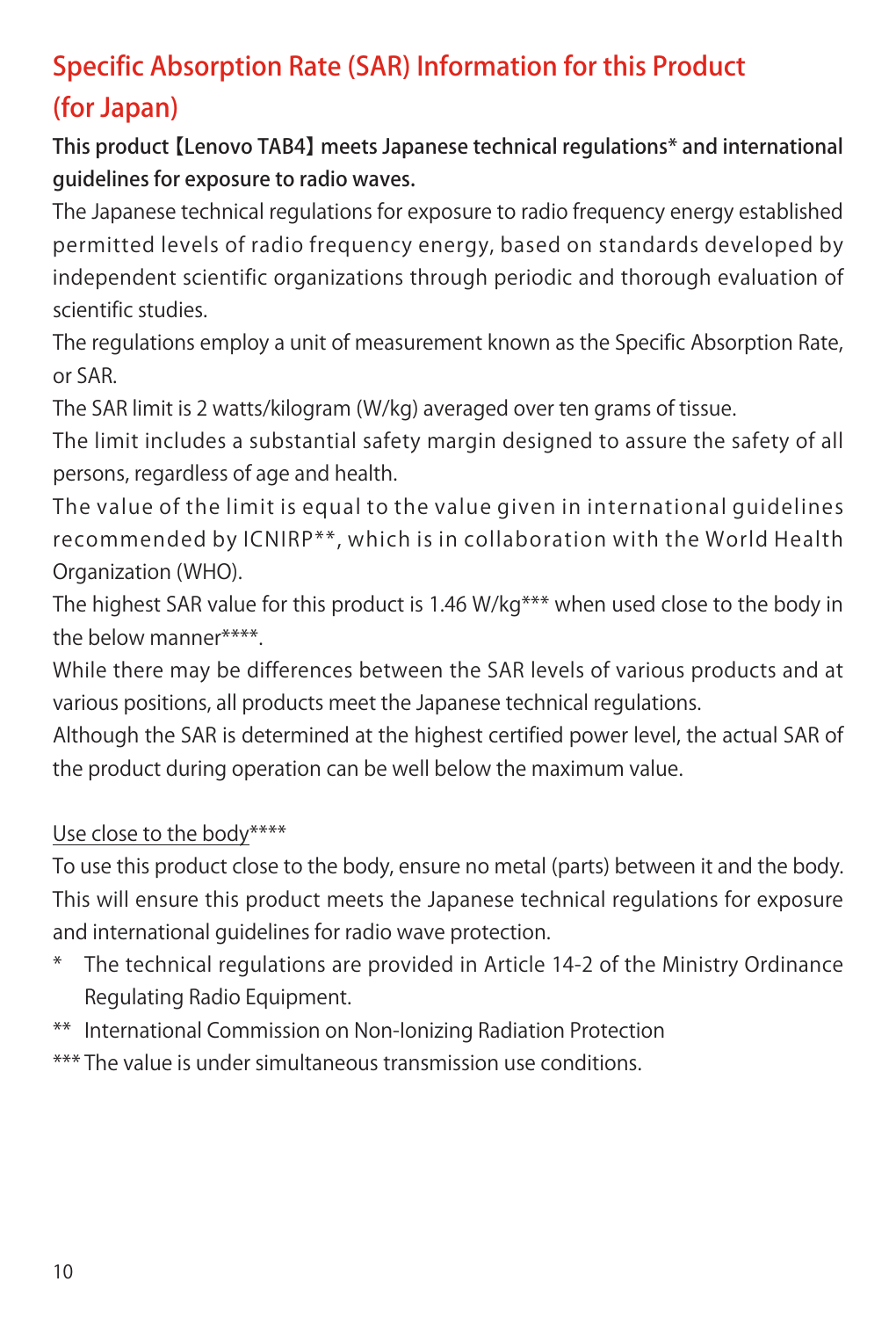The World Health Organization has announced that "A large number of studies have been performed over the last two decades to assess whether mobile phones pose a potential health risk. To date, no adverse health effects have been established as being caused by mobile phone use."

For more information about SAR, see the following websites:

- Ministry of Internal Affairs and Communications (MIC) http://www.tele.soumu.go.jp/e/sys/ele/body/index.htm
- Association of Radio Industries and Businesses (ARIB) http://www.arib-emf.org/01denpa/denpa02-02.html (Japanese)

This product 【Lenovo TAB4】 is confirmed to comply with guidelines relating to effects of radio wave exposure as set forth by the Federal Communications Commission (FCC). Refer to the following.

### FCC RF Exposure Information

Your handset is a radio transmitter and receiver. It is designed and manufactured not to exceed the emission limits for exposure to radio frequency (RF) energy set by the Federal Communications Commission of the U.S. Government.

The guidelines are based on standards that were developed by independent scientific organization through periodic and thorough evaluation of scientific studies. The standards include a substantial safety margin designed to assure the safety of all persons, regardless of age and health.

The exposure standard for wireless handsets employs a unit of measurement known as the Specific Absorption Rate, or SAR.

The SAR limit set by the FCC is 1.6 W/kg. The tests are performed in positions and locations (e.g. worn on the body) as required by the FCC for each model.

The highest SAR value for this model handset as reported to the FCC when tested for use worn on the body in a holder or carry case, is 1.2 W/kg.

Body-worn Operation; This device was tested for typical body-worn operations with the back of the handset kept at no separation distance (0 cm) from the body. To maintain compliance with FCC RF exposure requirements, use accessories that do not contain metallic components between the user's body and the back of the handset.

The use of accessories that do not satisfy these requirements may not comply with FCC RF exposure requirements, and should be avoided. The FCC has granted an Equipment Authorization for this model handset with all reported SAR levels evaluated as in compliance with the FCC RF emission guidelines. SAR information on this model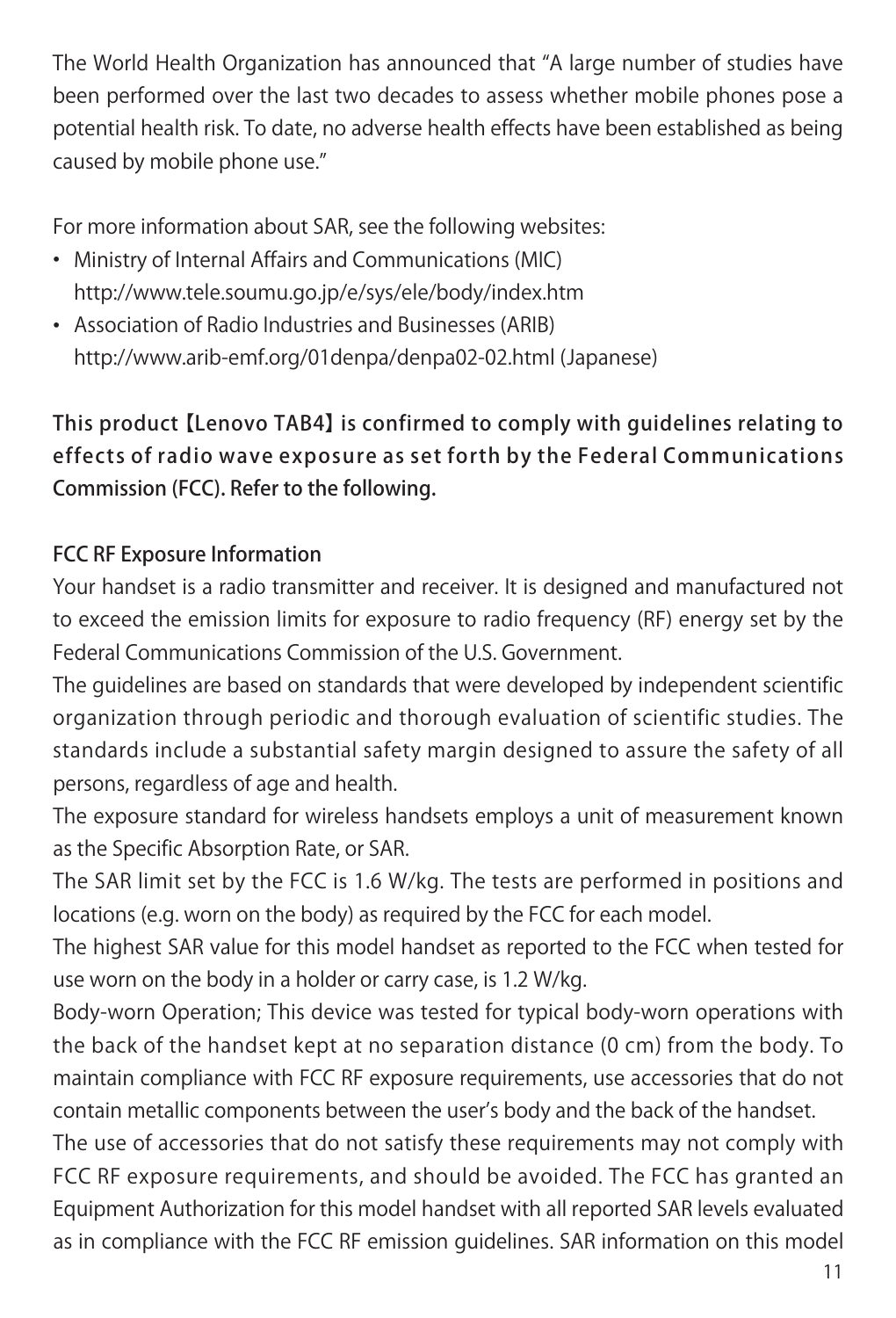handset is on file with the FCC and can be found under the Display Grant section of http://www.fcc.gov/oet/ea/ after searching on FCC ID O57TAB4LV.

Additional information on Specific Absorption Rates (SAR) can be found on FCC Radio Frequency Safety website at https://www.fcc.gov/general/radio-frequency-safety-0.

The World Health Organization has stated that present scientific information does not indicate the need for any special precautions for the use of mobile devices. They note that if you want to reduce your exposure then you can do so by limiting the length of calls or using a hands-free device to keep the mobile phone away from the head and body.

World Health Organization http://www.who.int/emf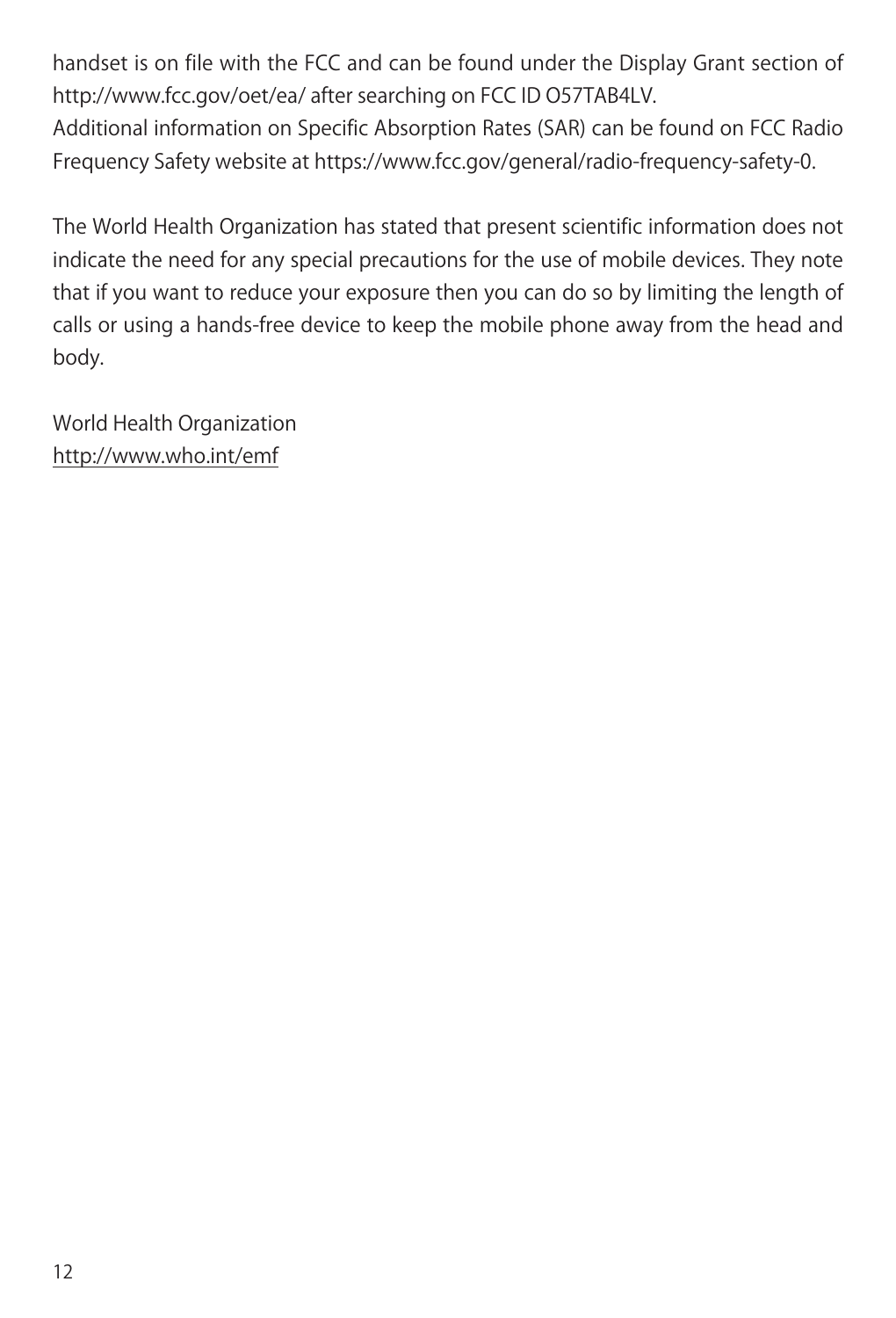# <span id="page-14-1"></span><span id="page-14-0"></span>使用材料

| 使用箇所                   | 材料           | 表面処理        |
|------------------------|--------------|-------------|
| 筐体(前面)                 | PC樹脂         | 光沢塗装        |
| ディスプレイ                 | アルミノケイ酸ガラス   |             |
| 指紋センサー                 | シリコン         | 塗装          |
| 筐体(背面)                 | ガラス          | 印刷          |
| フラッシュライト               | PMMA樹脂       | テクスチャ処理     |
| 雷源キー                   | PC樹脂         | ラジウム彫刻+光沢塗装 |
| ボリュームキー                | PC樹脂         | 光沢塗装        |
| USIMカード/SDカード用<br>のトレイ | SUS          | 途装          |
| カードスロット・カバー            | PC樹脂+TPU+LSR | 光沢塗装        |
| フラッシュライト飾り             | アルミニウム合金     | アルマイト処理     |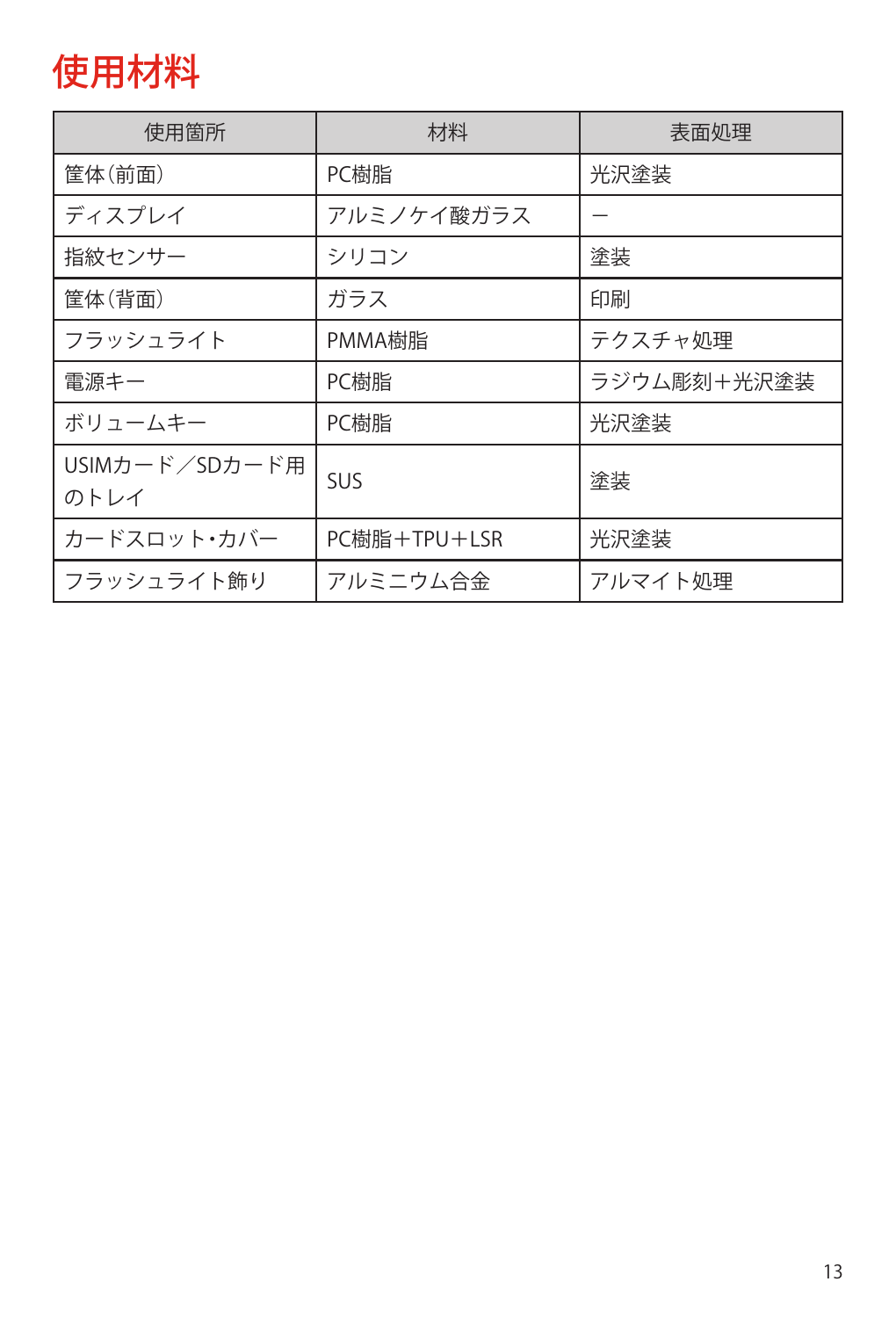# <span id="page-15-0"></span>保証とアフターサービス

### 保証について

本機をお買い上げいただいた場合は、保証書が付いております。

- お買い上げ店名、お買い上げ日をご確認ください。
- 内容をよくお読みのうえ、大切に保管してください。
- 保証期間は、保証書をご覧ください。
- 本機の故障、誤作動または不具合などにより、通信などの機会を逸したために、お客 様、または第三者が受けられた損害につきましては、当社は責任を負いかねますので あらかじめご了承ください。
- 故障または修理により、お客様が登録/設定した内容が消失/変化する場合がありま すので、大切な連絡先などは控えをとっておかれることをおすすめします。なお、故障 または修理の際に本機に登録したデータ(連絡先/音楽/静止画/動画など)や設定 した内容が消失/変化した場合の損害につきましては、当社は責任を負いかねますの であらかじめご了承ください。
- 本機を分解/改造すると、電波法にふれることがあります。また、改造された場合は修 理をお引き受けできませんので、ご注意ください。

## アフターサービスについて

修理を依頼される場合、最寄りのワイモバイルショップまたはお問い合わせ先(P[.7](#page-8-1))へ ご相談ください。その際、できるだけ詳しく異常の状態をお聞かせください。

- 保証期間中は保証書の記載内容に基づいて修理いたします。
- 保証期間後の修理につきましては、修理により機能が維持できる場合は、ご要望によ り有償修理いたします。
- アフターサービスについてご不明な点は、最寄りのワイモバイルショップまたはお問 い合わせ先(P[.7](#page-8-1))までご連絡ください。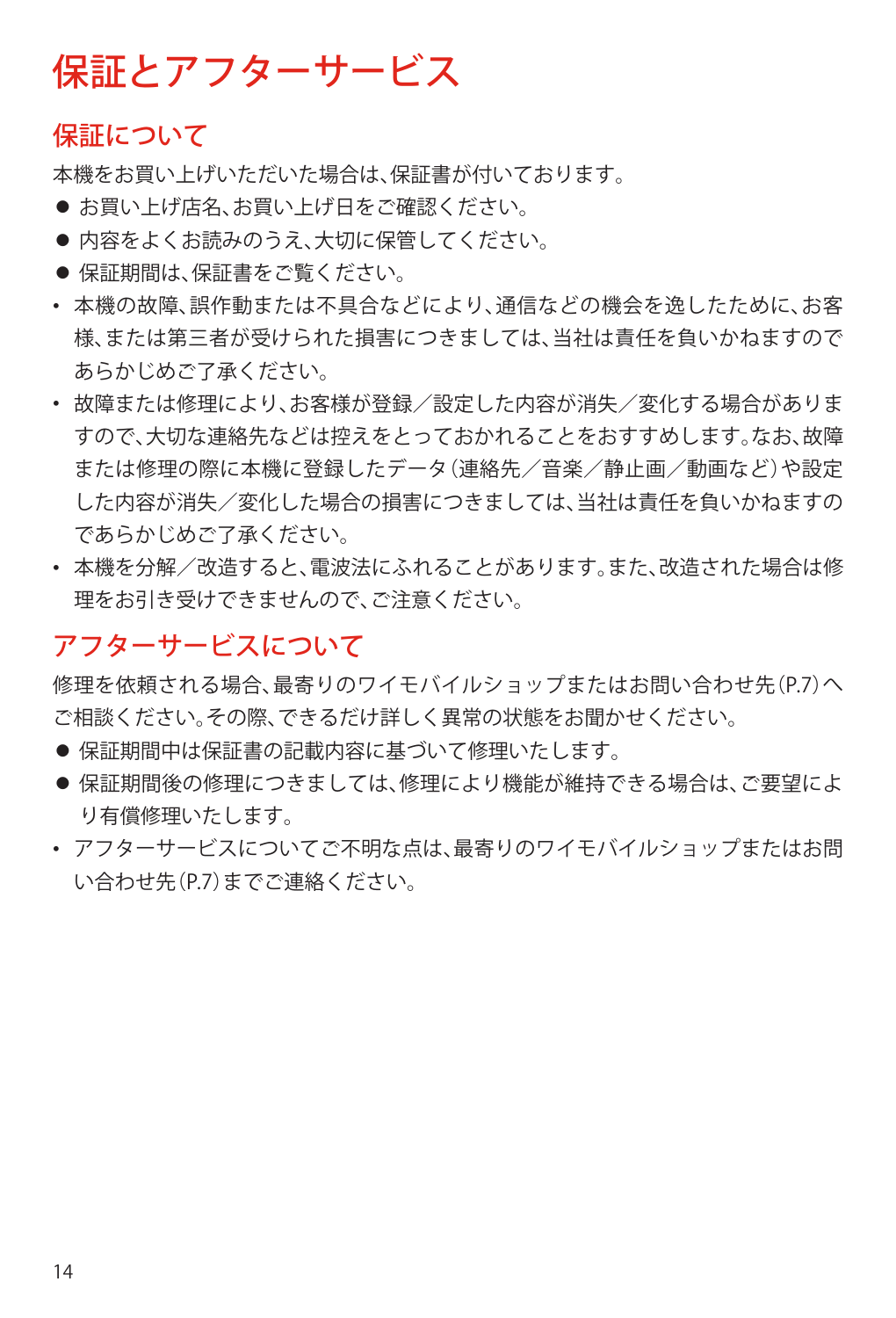# <span id="page-16-0"></span>知的財産権について

- SoftBank およびソフトバンクの名称、ロゴは、日本国およびその他の国におけるソフ トバンクグループ株式会社の登録商標または商標です。
- Yahoo! およびYahoo!、Y! のロゴマークは、米国Yahoo! Inc. の登録商標または商標で す。
- Lenovo およびLenovo ロゴは、Lenovo Corporation の米国およびその他の国におけ る商標です。
- Java および Java に関連する商標 は、米 国 お よ び そ の 他 の 国 に お け る 米 国Sun Microsystems, Inc. の商標または登録商標です。
- Bluetooth® は米国Bluetooth SIG,Inc. の登録商標です。
- Google およびGoogle ロゴ、Android およびAndroid ロゴ、Google Play(旧Android マーケット)およびGoogle Play ロゴ、Gmail およびGmail ロゴ、Picasaおよび Picasaロ ゴ、YouTubeおよびYouTubeロゴ、GoogleマップおよびGoogleマップロゴ、Google マップナビおよびGoogle マップナビロゴ、Google Earth およびGoogle Earth ロゴ、 Google 検索およびGoogle 検索ロゴ、Google 音声検索およびGoogle 音声検索 ロゴ、 Google ゴーグル(日本語未対応)およびGoogle ゴーグルロゴ、Google バズおよび Google バズロゴ、Google Sky マップおよびGoogle Sky マップロゴ、Google トークお よびGoogle トークロゴ、Google+ ローカル(旧Googleプレイス)およびGoogle+ ロー カルロゴ、Google Latitude およびGoogle Latitudeロゴ、Google カレンダーおよび Google カレンダーロゴ、Google ウォレットおよびGoogle ウォレットロゴ、Google ドキュメントおよびGoogle ドキュメントロゴ、Google Apps for Business、Google Chrome、Google Chrome ロゴ、AndroidWear、Nexus は、Google LLC の商標または登 録商標です。
- SD およびSD ロゴ、SDHC、miniSD およびminiSD ロゴ、microSD、microSDHC は、SD-3C, LLC の商標です。
- OMRON およびオムロンの名称、ロゴは日本国およびその他の国におけるオムロン株 式会社の登録商標または商標です。
- その他、本書に記載されている会社名および商品・サービス名は、各社の商標または登 録商標です。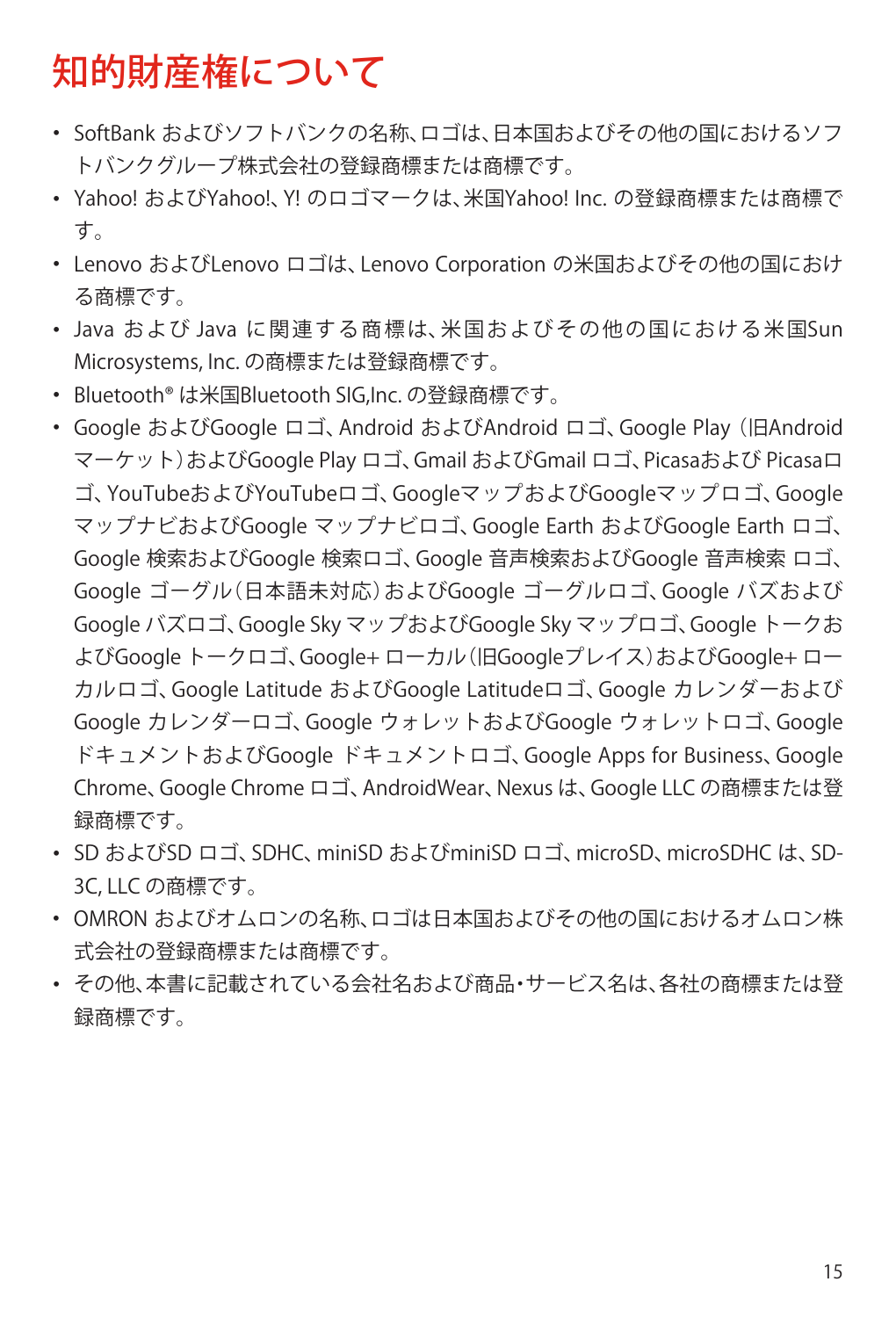# <span id="page-17-0"></span>安全上のご注意

- ご使用の前に、この「安全上のご注意」をよくお読みの上、正しくお使いください。ま た、お読みになった後は大切に保管してください。
- ここに示した注意事項は、お使いになる人や、他の人への危害、財産への損害を未然に 防ぐための内容を記載していますので、必ずお守りください。

次の表示の区分は、表示内容を守らず、誤った使用をした場合に生じる危害や損害の程 度を説明しています。

| 八危険 | この表示は、取り扱いを誤った場合、「死亡または重傷*1を負う危<br>険が切迫して生じることが想定される」内容です。                                                                          |
|-----|-------------------------------------------------------------------------------------------------------------------------------------|
| 八警告 | この表示は、取り扱いを誤った場合、「死亡または重傷 <sup>※1</sup> を負う可<br>能性が想定される」内容です。                                                                      |
|     | この表示は、取り扱いを誤った場合、「軽傷 <sup>**2</sup> を負う可能性が想定<br>  <u>个</u> 注意 この表示は、以ソ攻ツでいっと。<br>  全話 → これる場合および物的損害 <sup>®3</sup> の発生が想定される」内容です。 |

- ※ 1 重傷:失明・けが・やけど(高温・低温)・感電・骨折・中毒などで後遺症が残るもの、お よび治療に入院・長期の通院を要するものを指します。
- ※ 2 軽傷:治療に入院や長期の通院を要さない、けが・やけど(高温・低温)・感電などを 指します。
- ※ 3 物的損害:家屋・家財および家畜・ペットなどにかかわる拡大損害を指します。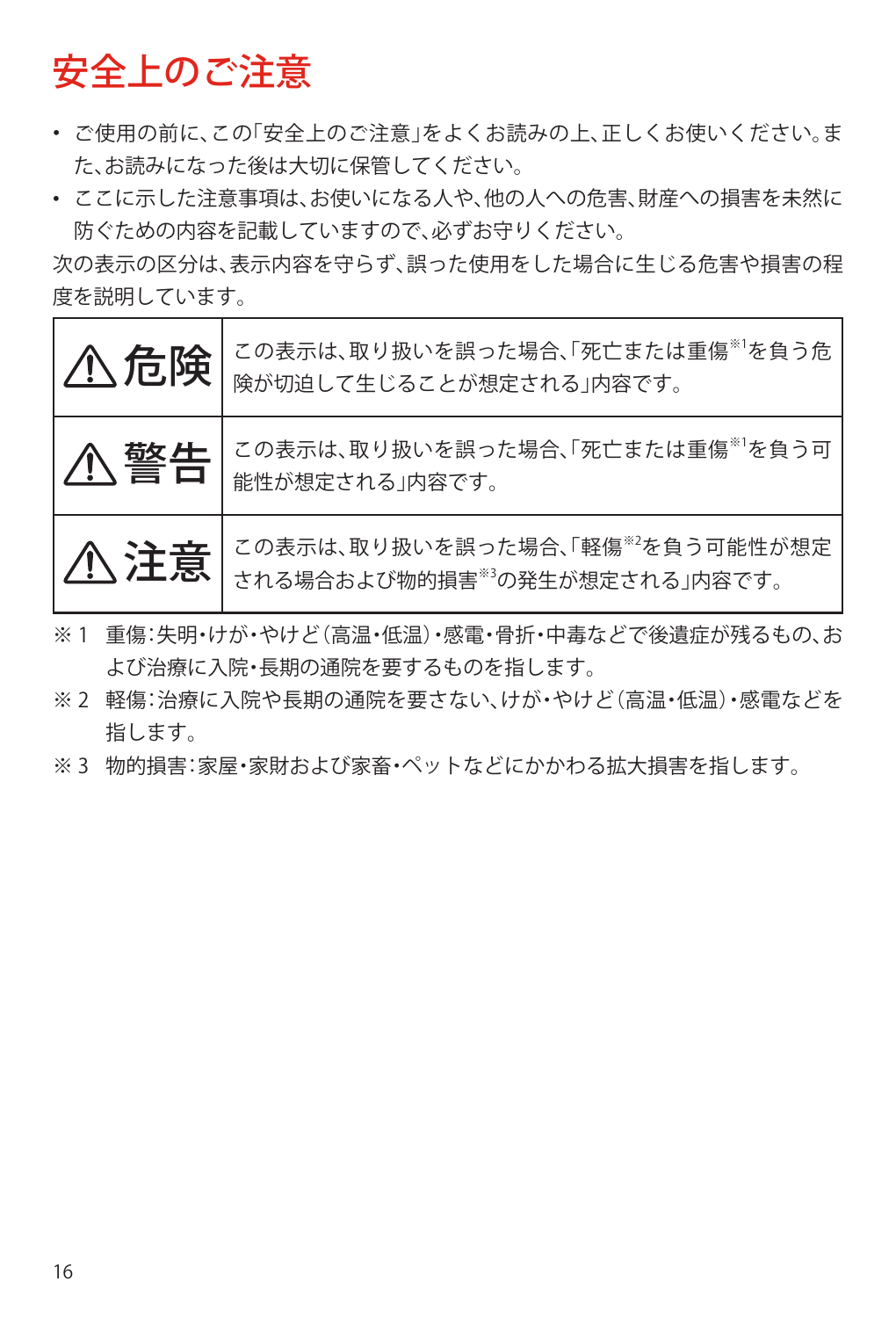# 禁止・強制の絵表示の説明

| 禁止       | 禁止(してはいけないこと)を示す記号です。                      |
|----------|--------------------------------------------|
| 分解禁止     | 分解してはいけないことを示す記号です。                        |
| 水濡れ禁止    | 水がかかる場所で使用したり、水に濡らしたりしてはいけないことを示<br>す記号です。 |
| 濡れ手禁止    | 濡れた手で扱ってはいけないことを示す記号です。                    |
| 指示       | 指示に基づく行為の強制(必ず実行していただくこと)を示す記号です。          |
| 雷源プラグを抜く | 電源プラグをコンセントから抜いていただくことを示す記号です。             |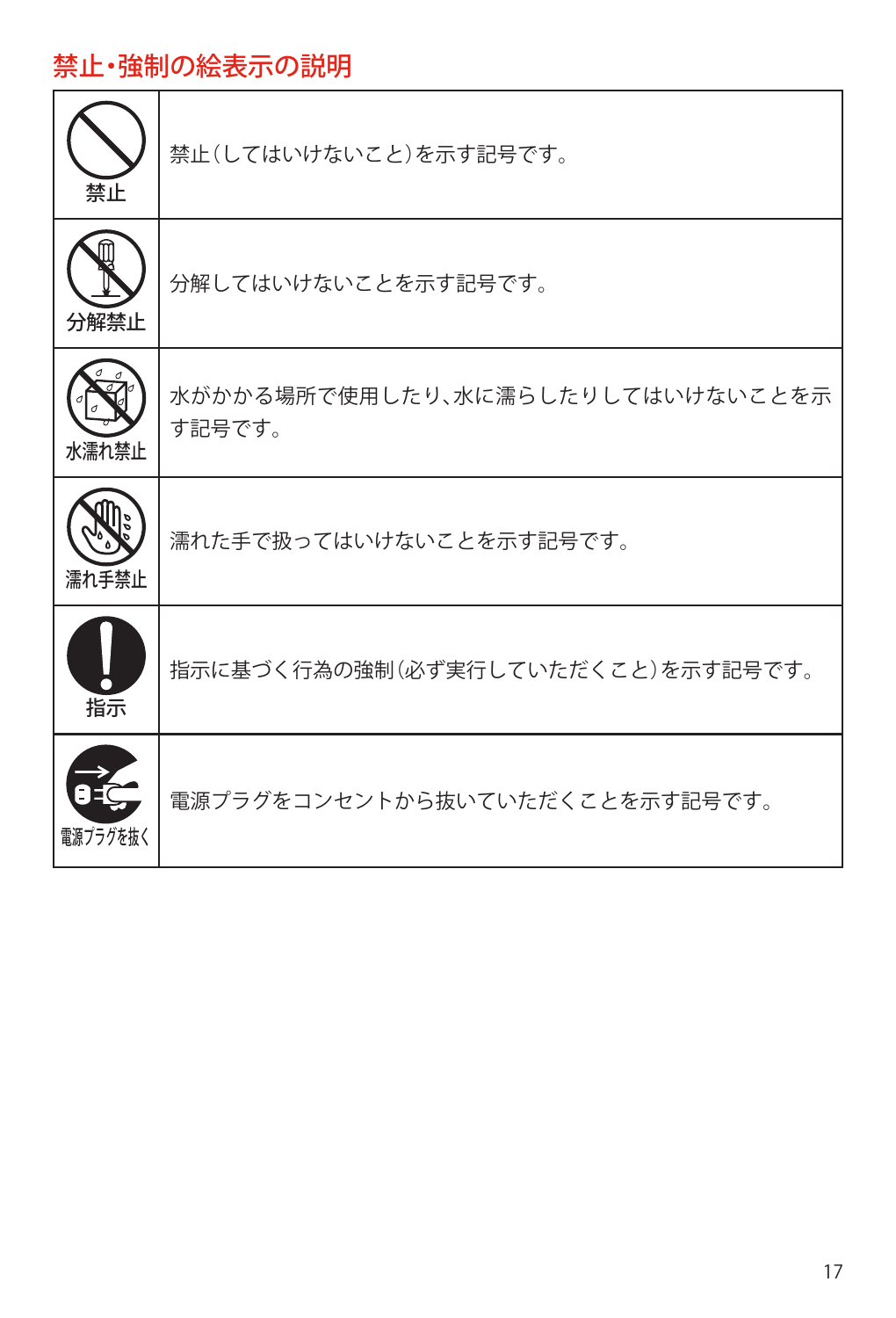# 本機、USIM カード、TVアンテナケーブル、充電器(別売)の取り扱いに ついて(共通)

# 危険



高温になる場所や熱のこもりやすい場所(火のそば、暖房器具のそば、こ たつや布団の中、直射日光の当たる場所、炎天下の車内など)で使用、保 管、放置しないでください。

禁止

電子レンジ、IH 調理器などの加熱調理器、圧力釜などの高圧容器に入れた り、近くに置いたりしないでください。

火災、やけど、けが、感電などの原因となります。

火災、やけど、けが、感電などの原因となります。



禁止

砂や土、泥を掛けたり、直に置いたりしないでください。また、砂などが付 着した手で触れないでください。 火災、やけど、けが、感電などの原因となります。

- 防水・防塵性能については以下をご参照ください。
- P[.28「](#page-29-1)防水/防塵性能について」

水などの液体(飲料水、汗、海水、ペットの尿など)で濡れた状態では、充電 しないでください。

- 火災、やけど、けが、感電などの原因となります。
- 防水性能については以下をご参照ください。

P[.28「](#page-29-1)防水/防塵性能について」



禁止

本機に強い圧力を加えたり、折損させたりしないでください。 内蔵電池の破損により、火災、やけど、けがなどの原因となります。 ※ご注意いただきたい例

• ソファやベッド、布団など柔らかい物の上や、床の上で踏みつける



分解、改造をしないでください。

火災、やけど、けが、感電などの原因となります。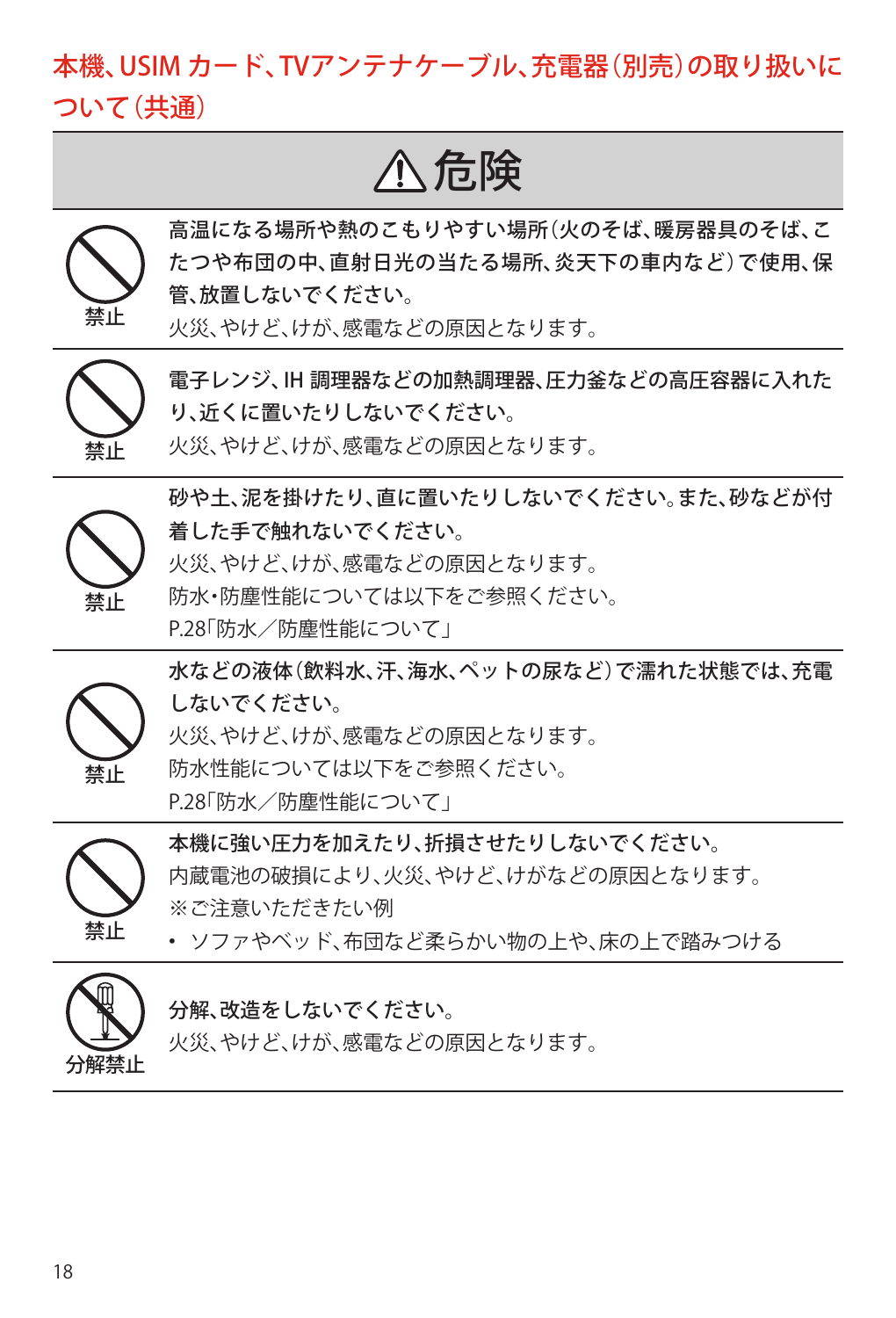# 危険



水などの液体(飲料水、汗、海水、ペットの尿など)で濡らさないでくださ い。 火災、やけど、けが、感電などの原因となります。

防水性能については以下をご参照ください。 P[.28「](#page-29-1)防水/防塵性能について」



外部接続端子、USIMカード/SD カードスロットに水などの液体(飲料水、 汗、海水、ペットの尿など)を入れないでください。 火災、やけど、けが、感電などの原因となります。 防水性能については以下をご参照ください。 P[.28「](#page-29-1)防水/防塵性能について」

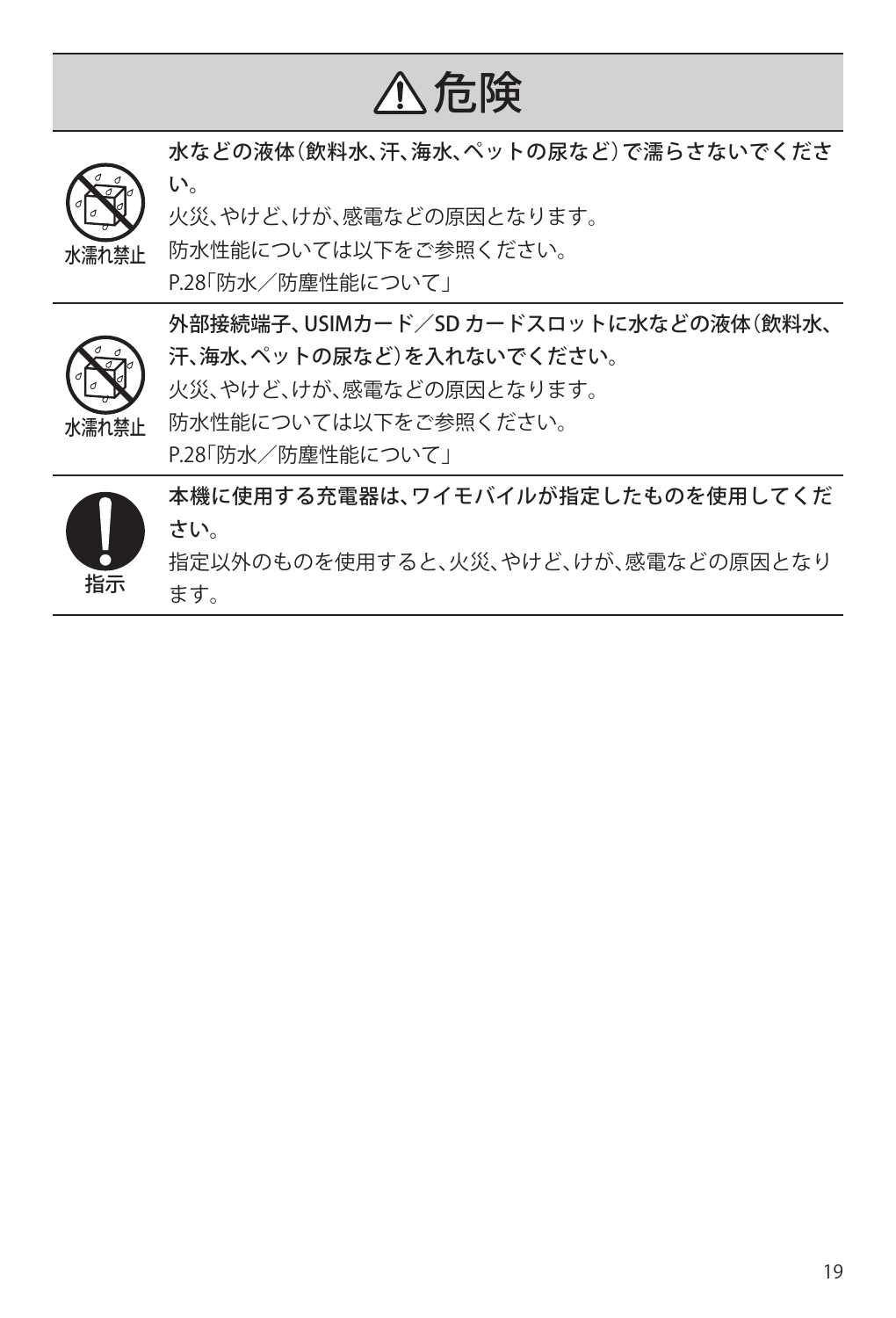

落下させる、踏みつける、投げつけるなど強い力や衝撃、振動を与えない でください。

火災、やけど、けが、感電などの原因となります。



禁止

外部接続端子、USIMカード/SD カードスロットに導電性異物(金属片、鉛 筆の芯など)を接触させたり、ほこりが内部に入ったりしないようにして ください。

火災、やけど、けが、感電などの原因となります。



使用中や充電中に、布団などで覆ったり、包んだりしないでください。 火災、やけどなどの原因となります。



所定の充電時間を超えても充電が完了しない場合は、充電を中止してく ださい。

過充電などにより、火災、やけど、けがなどの原因となります。



ガソリンスタンドなど引火性ガスが発生する可能性のある場所や粉塵が 発生する場所に立ち入る場合は必ず事前に本機の電源を切り、充電をし ている場合は中止してください。

引火性ガスなどが発生する場所で使用すると、爆発や火災などの原因と なります。

使用中、充電中、保管中に、異臭、異音、発煙、発熱、変色、変形などの異常が みられた場合は次の作業を行ってください。

- 指示
- 本機の電源を切る。

• 電源プラグをコンセントから抜く。

上記の作業を行わないと、火災、やけど、けが、感電などの原因となりま す。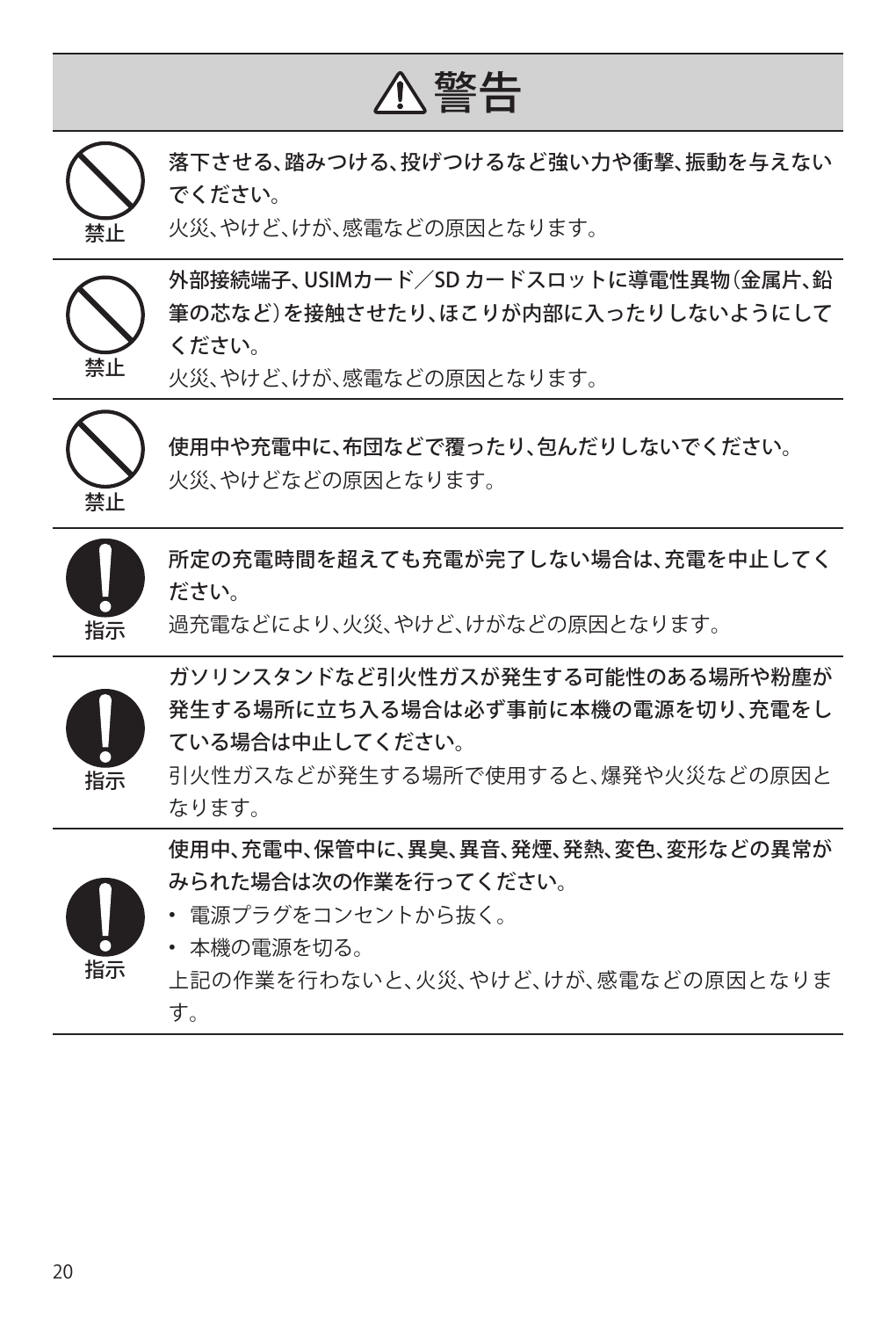# 注意



破損したまま使用しないでください。

火災、やけど、けがなどの原因となります。



ぐらついた台の上や傾いた場所など、不安定な場所には置かないでくだ さい。バイブレータ設定中は特にご注意ください。 落下して、けがなどの原因となります。



湿気やほこりの多い場所や高温になる場所での使用、保管はしないでく ださい。 火災、やけど、感電などの原因となります。

防水・防塵性能については以下をご参照ください。

P[.28「](#page-29-1)防水/防塵性能について」



子供が使用する場合は、保護者が取り扱いの方法を教え、誤った使いかた をさせないでください。

けがなどの原因となります。



乳幼児の手の届く場所に置かないでください。

誤飲、けが、感電などの原因となります。



本機を長時間連続使用される場合や充電中は温度が高くなることがあり ますのでご注意ください。また、眠ってしまうなどして、意図せず長時間 触れることがないようご注意ください。

アプリ、データ通信、テレビや動画視聴など、長時間の使用や充電中は、本 機や充電器の温度が高くなることがあります。温度の高い部分に直接長 時間触れるとお客様の体質や体調によっては肌の赤みやかゆみ、かぶれ、 低温やけどなどの原因となります。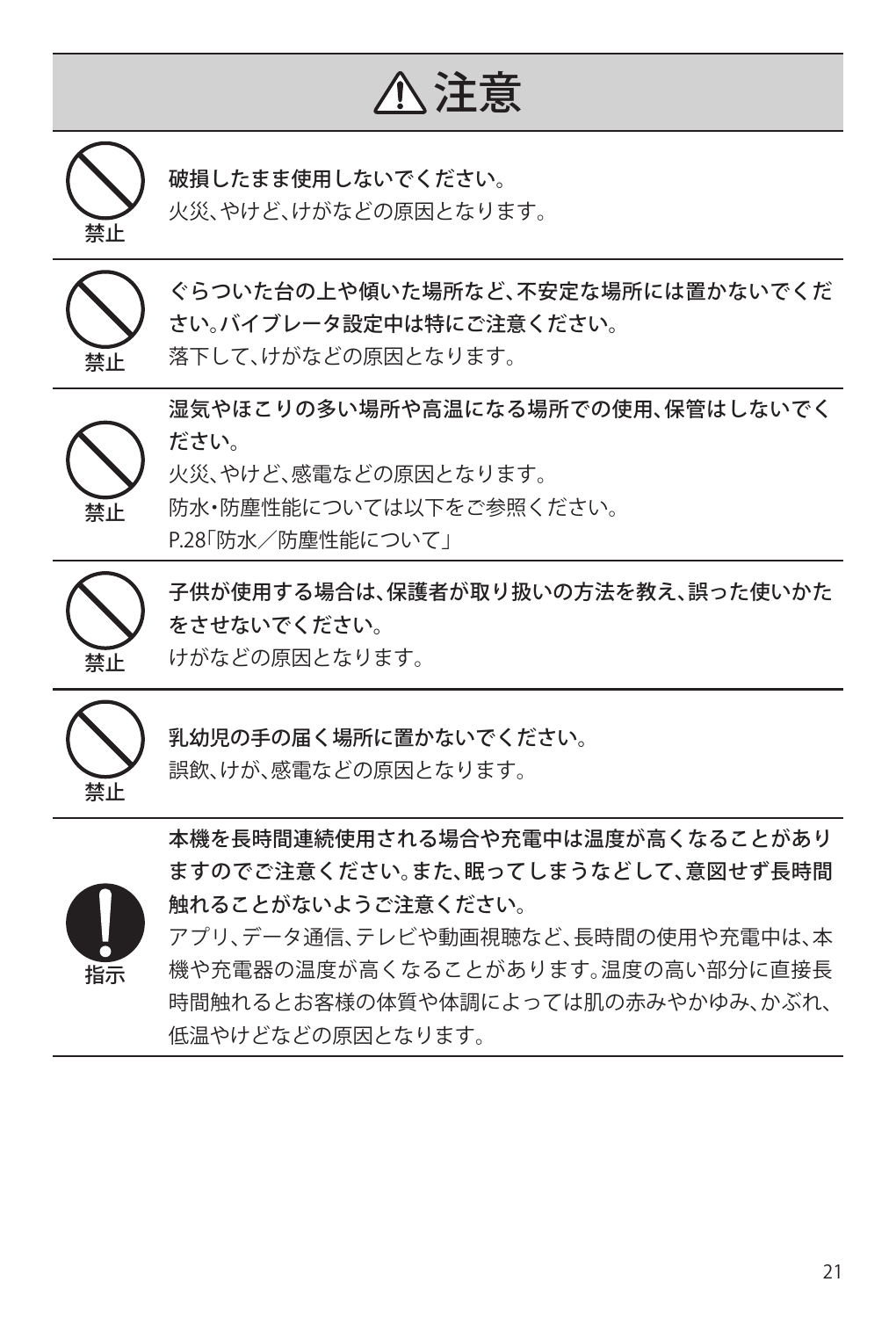# 本機の取り扱いについて

# 危険



火の中に投入したり、熱を加えたりしないでください。 火災、やけど、けがなどの原因となります。



釘(鋭利なもの)を刺したり、ハンマー(硬いもの)で叩いたり、踏みつけた りするなど過度な力を加えないでください。 火災、やけど、けがなどの原因となります。



本機内部の物質などが目の中に入った場合は、すぐにきれいな水で洗っ た後、直ちに医師の診療を受けてください。

本機内部の物質などの影響により、失明や体調不良などの原因となりま す。

# 警告



ライトの発光部を人の目に近づけて点灯、発光させないでください。特 に、乳幼児に対しては十分に距離を離してください。 視力障害などの原因となります。また、目がくらんだり驚いたりしてけが などの事故の原因となります。



自動車などの運転者に向けてライトを点灯、発光しないでください。 運転の妨げとなり、事故などの原因となります。



点滅を繰り返す画面を長時間見ないでください。

けいれんや意識喪失などの原因となります。



本機内のUSIM カード/SDカードスロットに水などの液体(飲料水、汗、海 水、ペットの尿など)や金属片、燃えやすいものなどの異物を入れないで ください。また、USIM カードやSD カードの挿入場所や向きを間違えない でください。

火災、やけど、けが、感電などの原因となります。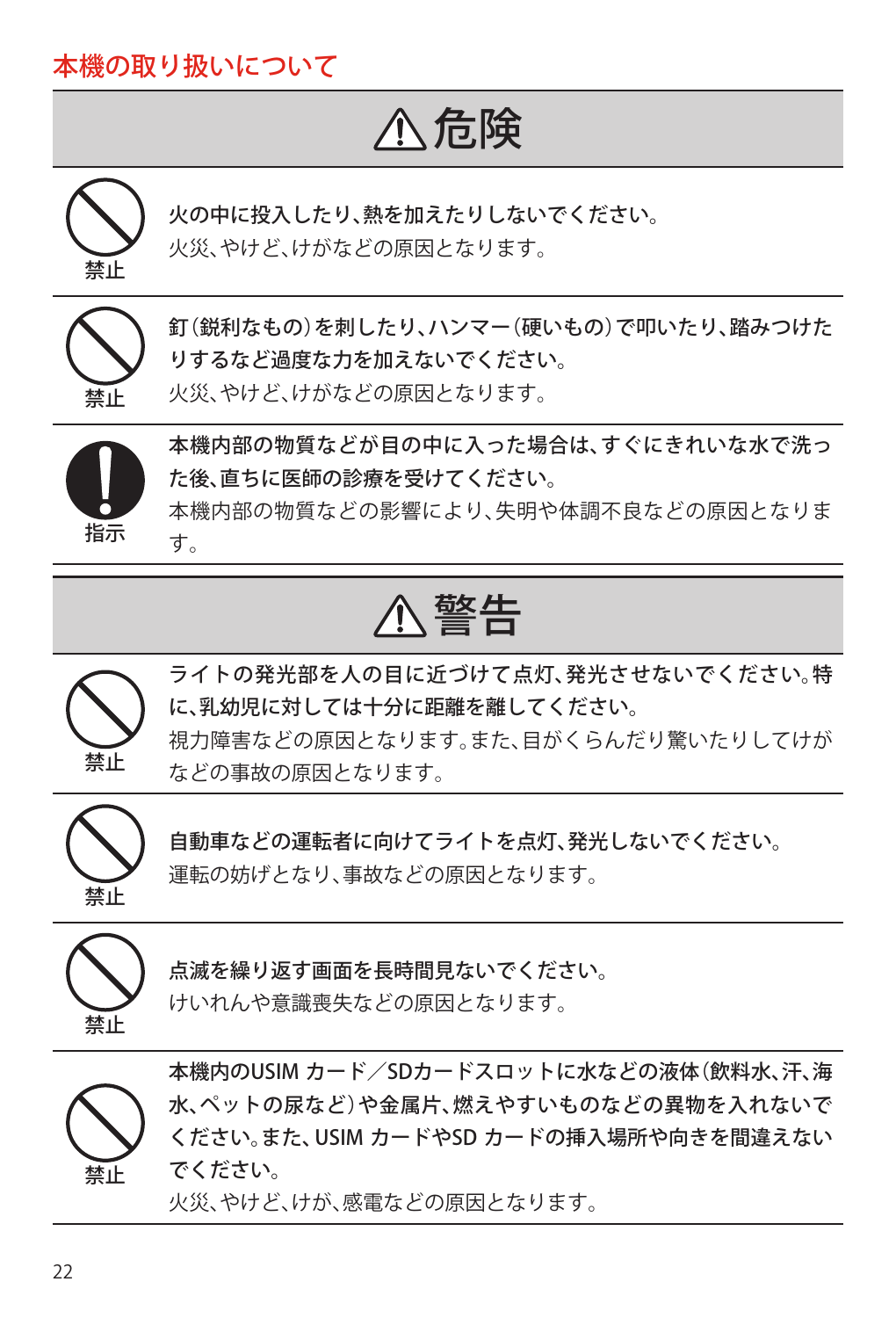警告



カメラのレンズに直射日光などを長時間あてないでください。

レンズの集光作用により、火災、やけど、けがなどの原因となります。

航空機へのご搭乗にあたり、本機の電源を切るか、機内モードに設定して ください。

航空機内での使用については制限があるため、各航空会社の指示に従っ てください。



指示

また、自動的に電源が入る機能を設定している場合は、設定を解除してく ださい。

電波により航空機の電子機器に悪影響を及ぼす原因となります。

なお、航空機内での使用において禁止行為をした場合、法令により罰せら れることがあります。

病院での使用については、各医療機関の指示に従ってください。

使用を禁止されている場所では、本機の電源を切ってください。

また、自動的に電源が入る機能を設定している場合は、設定を解除してく ださい。

電波により電子機器や医用電気機器に悪影響を及ぼす原因となります。

通知音が鳴っているとき、待ち受け中などは、必ず本機を耳から離してく ださい。また、イヤホンマイクなどを本機に装着し、ゲームや動画・音楽再 生などをする場合は、適度なボリュームに調節してください。

待ち受け中であっても、突然の通知音やアラーム音が鳴動する場合があ ります。

指示 大きな音を長時間連続して聞くと、難聴など耳への障害の原因となりま す。

> また、音量が大きすぎると周囲の音が聞こえにくく、事故の原因となりま す。



心臓の弱い方は、通知時のバイブレータ(振動)や通知音量の設定に注意 してください。 突然の通知時のバイブレータ(振動)や通知音の鳴動に驚き、心臓に悪影

響を及ぼす原因となります。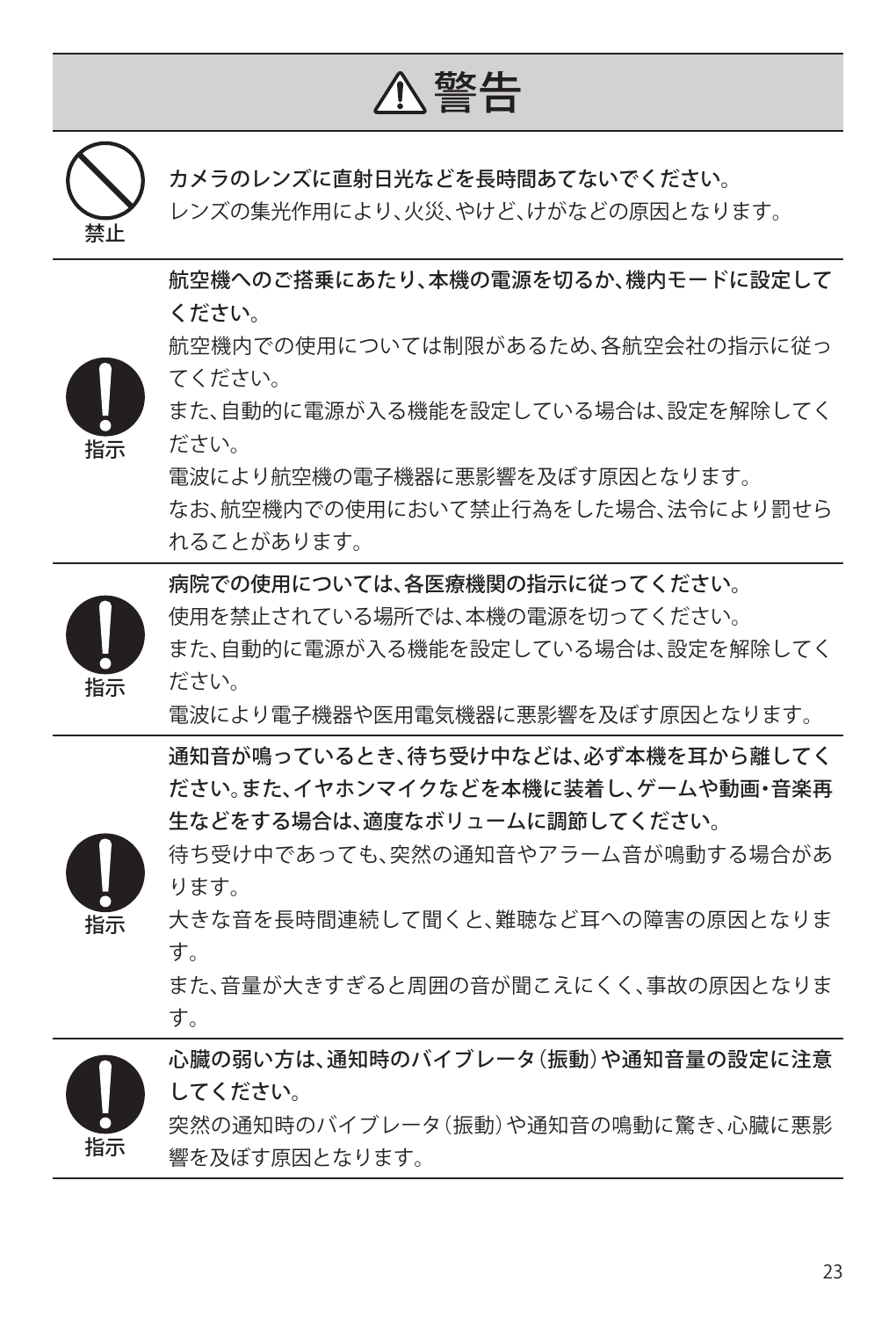警告



医用電気機器などを装着している場合は、医用電気機器メーカーもしく は販売業者に、電波による影響についてご確認の上ご使用ください。 電波により医用電気機器などに悪影響を及ぼす原因となります。

高精度な制御や微弱な信号を取り扱う電子機器の近くでは、電源を切っ てください。

電波により電子機器が誤動作するなどの悪影響を及ぼす原因となりま す。



※ご注意いただきたい電子機器の例

補聴器、植込み型心臓ペースメーカおよび植込み型除細動器、その他の医 用電気機器、その他の自動制御機器など。植込み型心臓ペースメーカおよ び植込み型除細動器、その他の医用電気機器をご使用される方は、各医用 電気機器メーカーもしくは販売業者に電波による影響についてご確認く ださい。



ディスプレイ部やカメラのレンズを破損した際には、割れたガラスや露 出した本機の内部にご注意ください。

破損部や露出部に触れると、やけど、けが、感電などの原因となります。



内蔵電池が漏液したり、異臭がしたりするときは、直ちに使用をやめて火 気から遠ざけてください。

漏液した液体に引火し、発火、破裂などの原因となります。



ペットなどが本機に噛みつかないようご注意ください。 内蔵電池の発火、破裂、発熱、漏液により、火災、やけど、けがなどの原因と なります。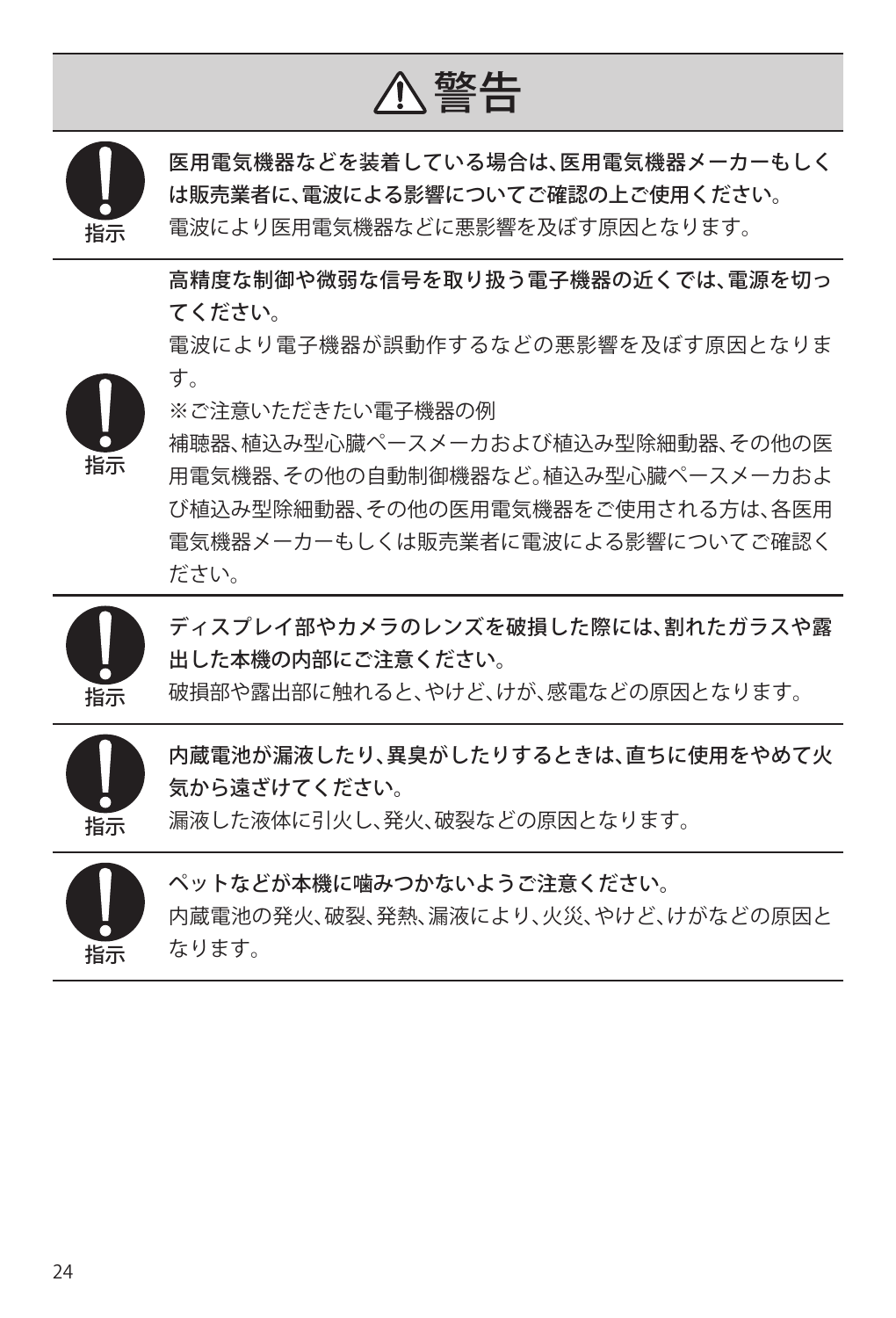注意

ディスプレイを破損し、内部の物質などが漏れた場合は、顔や手などの皮 膚や衣類などにつけないでください。

目や皮膚への傷害などを起こす原因となります。

内部の物質などが目や口に入った場合や、皮膚や衣類に付着した場合は、 すぐにきれいな水で洗い流してください。

また、目や口に入った場合は、洗浄後直ちに医師の診療を受けてくださ い。



禁止

一般のゴミと一緒に捨てないでください。

火災、やけど、けがなどの原因となります。また、環境破壊の原因となりま す。不要となった本機は、ワイモバイルショップなど窓口にお持ちいただ くか、回収を行っている市区町村の指示に従ってください。

内蔵電池内部の物質などが漏れた場合は、顔や手などの皮膚や衣類など につけないでください。



目や皮膚への傷害などを起こす原因となります。

内部の物質などが目や口に入った場合や、皮膚や衣類に付着した場合は、 すぐにきれいな水で洗い流してください。

また、目や口に入った場合は、洗浄後直ちに医師の診療を受けてくださ い。



自動車内で使用する場合、自動車メーカーもしくは販売業者に、電波によ る影響についてご確認の上ご使用ください。

車種によっては、電波により車載電子機器に悪影響を及ぼす原因となり ますので、その場合は直ちに使用を中止してください。



本機の使用により、皮膚に異状が生じた場合は、直ちに使用をやめ、医師 の診療を受けてください。お客様の体質や体調によっては、かゆみ、かぶ れ、湿疹などが生じることがあります。

各箇所の材質について→(使用材料:P[.13](#page-14-1))



本機のスピーカー部に磁気を発生する部品を使用しているため、金属片 (カッターの刃やホチキスの針など)が付着していないことを確認してく ださい。

付着物により、けがなどの原因となります。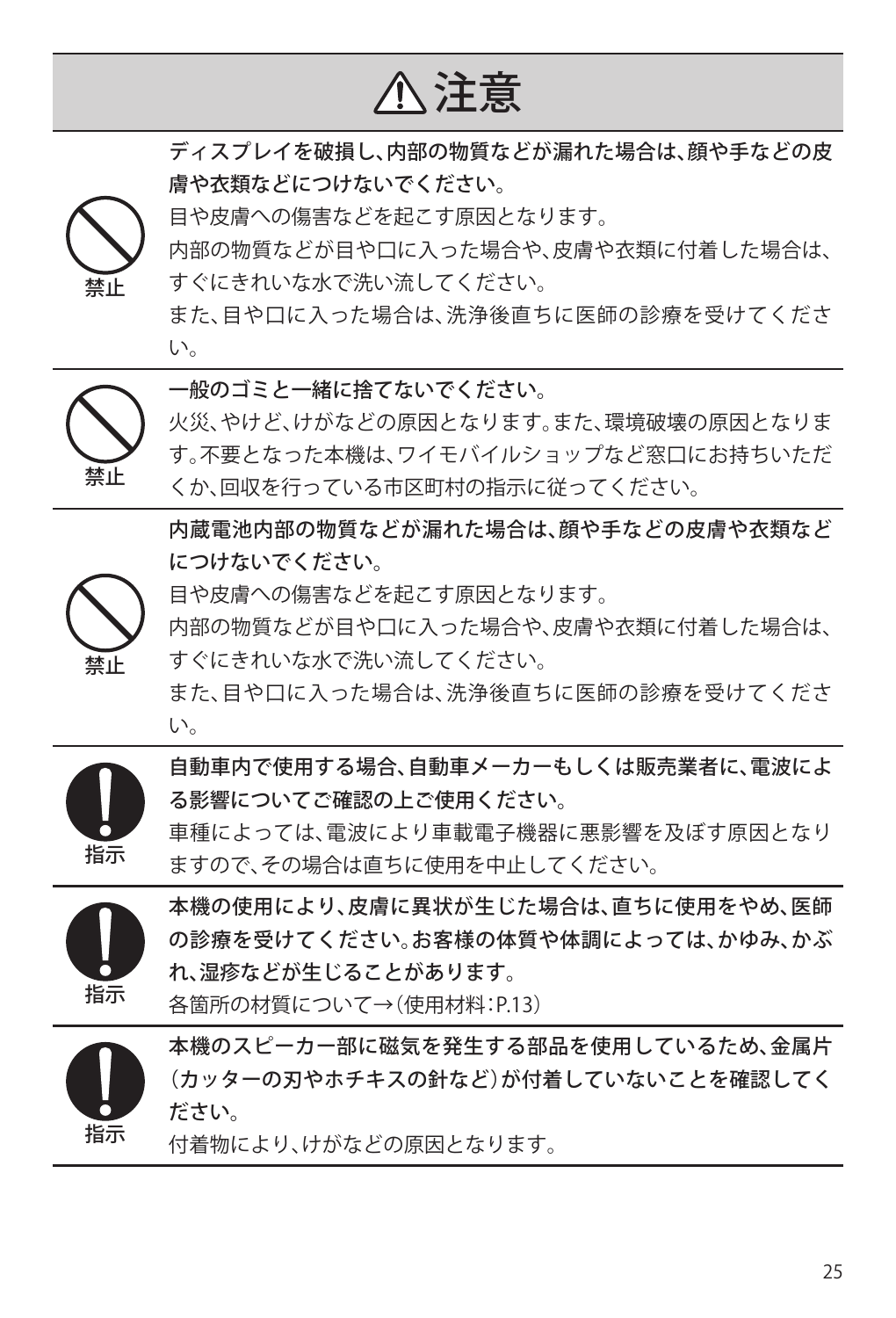# 注意



ディスプレイを見る際は、十分明るい場所で、ある程度の距離をとってく ださい。

暗い場所や近くで見ると視力低下などの原因となります。

# USIMカードの取り扱いについて

# 注意



USIMカードを取り扱う際は指などの体の一部を傷つけないよう、切断面 にご注意ください。

切断面が鋭利になっている場合があり、けがなどの原因となります。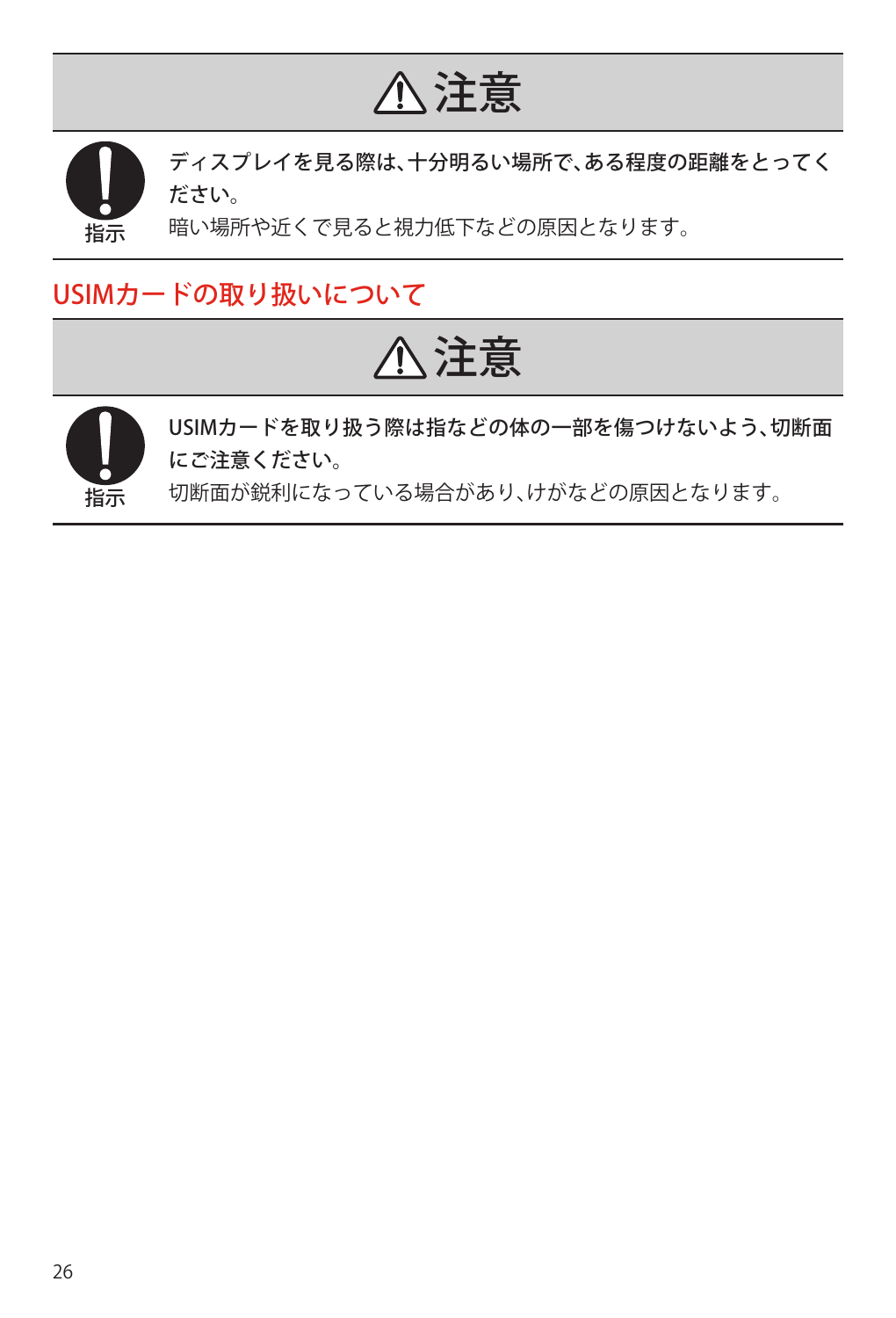## 医用電気機器近くでの取り扱いについて

警告



植込み型心臓ペースメーカおよび植込み型除細動器などの医用電気機器 を装着されている場合は、装着部から本機を15cm 以上離して携行および 使用してください。

電波により医用電気機器の作動に悪影響を及ぼす原因となります。



自宅療養などにより医療機関の外で、植込み型心臓ペースメーカおよび 植込み型除細動器以外の医用電気機器を使用される場合には、電波によ る影響について個別に医用電気機器メーカーなどにご確認ください。 電波により医用電気機器の作動に悪影響を及ぼす原因となります。



身動きが自由に取れないなど、周囲の方と15cm 未満に近づくおそれがあ る場合には、事前に本機を電波の出ない状態に切り替えてください(機内 モードまたは電源オフなど)。

付近に植込み型心臓ペースメーカおよび植込み型除細動器などの医用電 気機器を装着している方がいる可能性があります。電波により医用電気 機器の作動に悪影響を及ぼす原因となります。

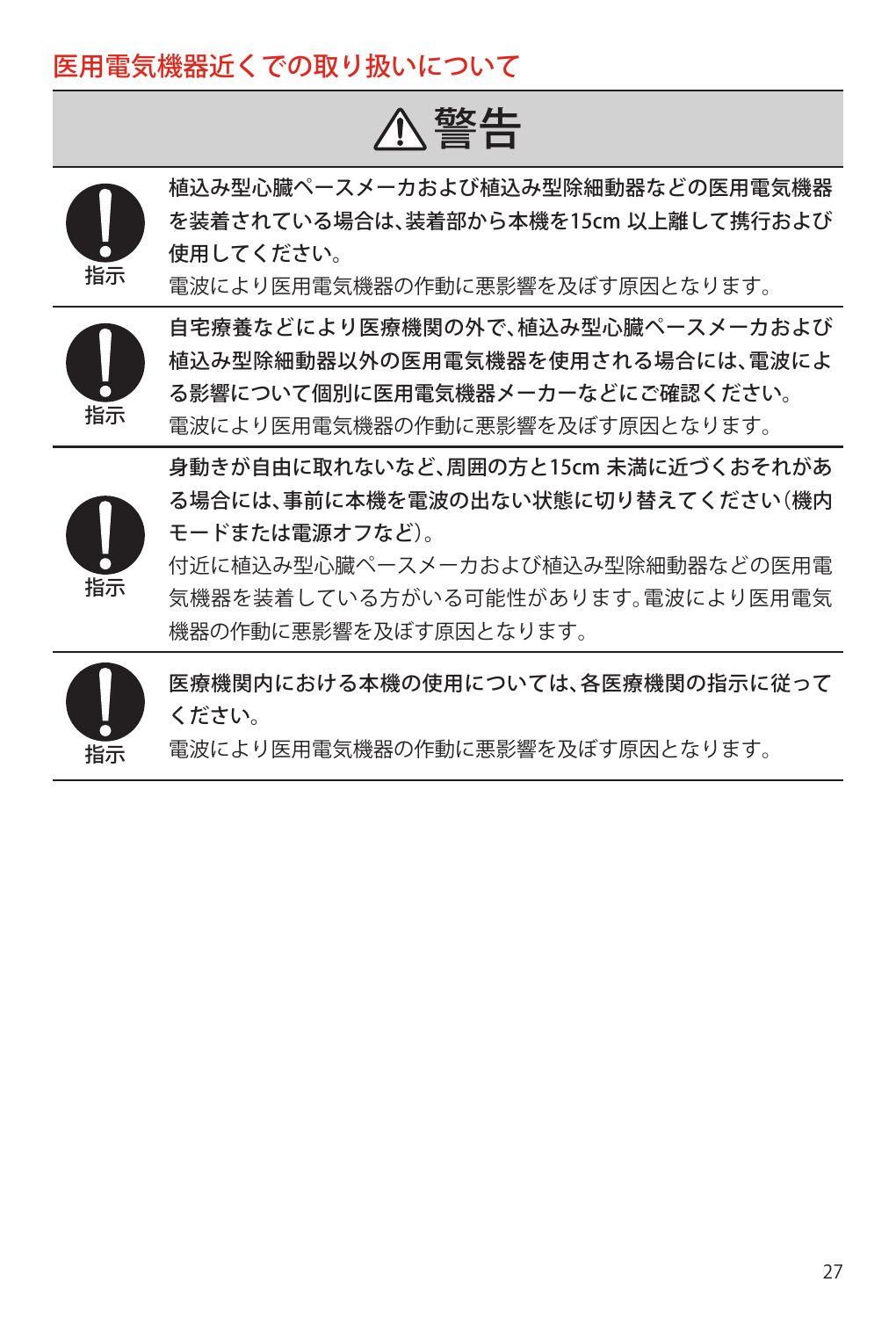# <span id="page-29-1"></span><span id="page-29-0"></span>防水/防塵性能について

本機はUSIMカード/SDカードスロットのカバーを確実に取り付けた状態で、保護等級 (JIS C 0920)のIPX7の防水性能、IP5Xの防塵性能を有しています。

IPX7:常温で水道水、かつ静水の水深1mの水槽に静かに本機を沈めた状態で約30分間、水 底に放置しても本機内部に浸水せず、携帯電話としての性能を保つことを意味します。

IP5X:直径75μm以下の塵埃(じんあい)が入った装置に携帯電話を8時間入れてかくは んさせ、取り出したときに携帯電話としての機能を有し、かつ安全を維持することを意 味します。

### 本機が有する防水/防塵性能でできること

- 雨の中で傘をささずに通話ができます(1時間の雨量が20mm程度)。
	- 手が濡れているときや本機に水滴がついているときには、USIMカード/SDカード スロットのカバーの開閉はしないでください。
- 汚れたり水道水以外が付着したりした場合に洗い流すことができます。
	- やや弱めの水流(6L/分未満)で蛇口やシャワーより約10cm離れた位置で常温 (5℃~35℃)の水道水で洗えます。
	- 洗うときはUSIMカード/SDカードスロットのカバーを開かないように押さえた まま、ブラシやスポンジなどは使用せず手洗いしてください。洗った後は、水抜き をしてから使用してください。
- プールサイドで使用できます。ただし、プールの水をかけたり、プールの水に浸けた りしないでください。

### 防水/防塵性能を維持するために

水や粉塵の侵入を防ぐために、必ず次の点を守ってください。

- 常温の水道水以外の液体をかけたり、浸けたりしないでください。
- USIMカード/SDカードスロットのカバーはしっかりと閉じてください。接触面に微 細なゴミ(髪の毛1本、砂粒1つ、微細な繊維など)が挟まると、水や粉塵が侵入する原 因となります。
- スピーカー、外部接続端子などを尖ったものでつつかないでください。
- 落下させないでください。傷の発生などにより防水/防塵性能の劣化を招くことが あります。
- USIMカード/SDカードスロットのカバー裏面のゴムパッキンは防水/防塵性能を 維持するうえで重要な役割を担っています。はがしたり傷つけたりしないでくださ い。また、ゴミが付着しないようにしてください。
- 本機に強い衝撃を与えたりして変形させないでください。防水/防塵性能が損なわ れることがあります。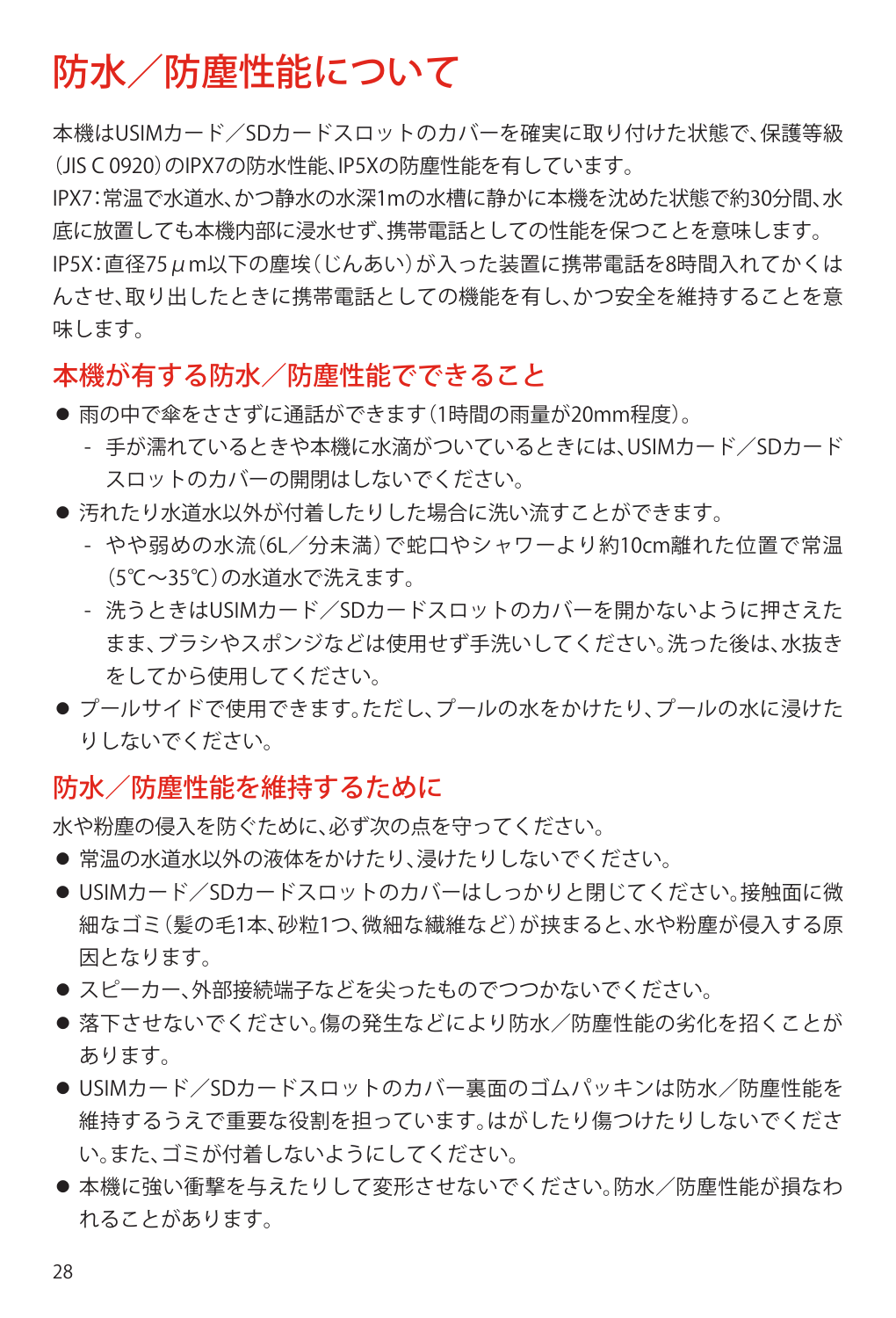### USIMカード/SDカードスロットのカバーについて

- スロット・カバーの閉じかたについては、「準備」(P[3\)](#page-4-1)を参照してください。
- USIMカード/SDカードスロットの周囲のパッキンは、防水性能を維持するため大切 な役割をしています。傷つけたり、はがしたりしないでください。
- パッキンを噛み込まないようご注意ください。噛み込んだまま無理に閉めようとす ると、パッキンが傷つき、防水性能が維持できなくなる場合があります。接触面に微 細なゴミ(髪の毛1本など)がわずかでも挟まると浸水の原因となります。
- USIMカード/SDカードのトレイの隙間に、先のとがったものを差し込まないでくだ さい。本体が破損・変形したり、パッキンが傷つく恐れがあり、浸水の原因となりま す。
- 防水/防塵性能を維持するため、異常の有無にかかわらず2年に1回部品の交換をお すすめします。ワイモバイルショップなどで、本機をお預かりして部品の交換を有料 にて承ります。ワイモバイルショップもしくはお問い合わせ先(P.[7\)](#page-8-1)へご相談くださ い。

### ご使用にあたってのご注意

次のような行為は行わないでください。

- 浴室/シャワー室などで使う
- 石鹸/洗剤/入浴剤をつける
- ブラシ/スポンジで洗う
- 洗濯機で洗う
- 強すぎる水流を当てる
- 海水につける
- 温泉で使う
- 砂/泥をつける

また、次の注意事項を守って正しくお使いください。

- 付属品は防水/防塵性能を有していません。
- 万一、塩水や海水、清涼飲料水がかかったり、泥や土などが付着したりした場合には、 すぐに洗い流してください。乾燥して固まると、汚れが落ちにくくなり、傷や故障の 原因となります。
- 熱湯に浸けたり、サウナで使用したり、温風(ドライヤーなど)を当てたりしないでく ださい。
- 水中で移動させたり、水面に叩きつけたりしないでください。
- 水道水に浸けるときは、30分以内としてください。
- プールで使用するときは、その施設の規則を守って、使用してください。
- 本機は水に浮きません。
- 水滴が付着したまま放置しないでください。寒冷地では凍結し、故障の原因となります。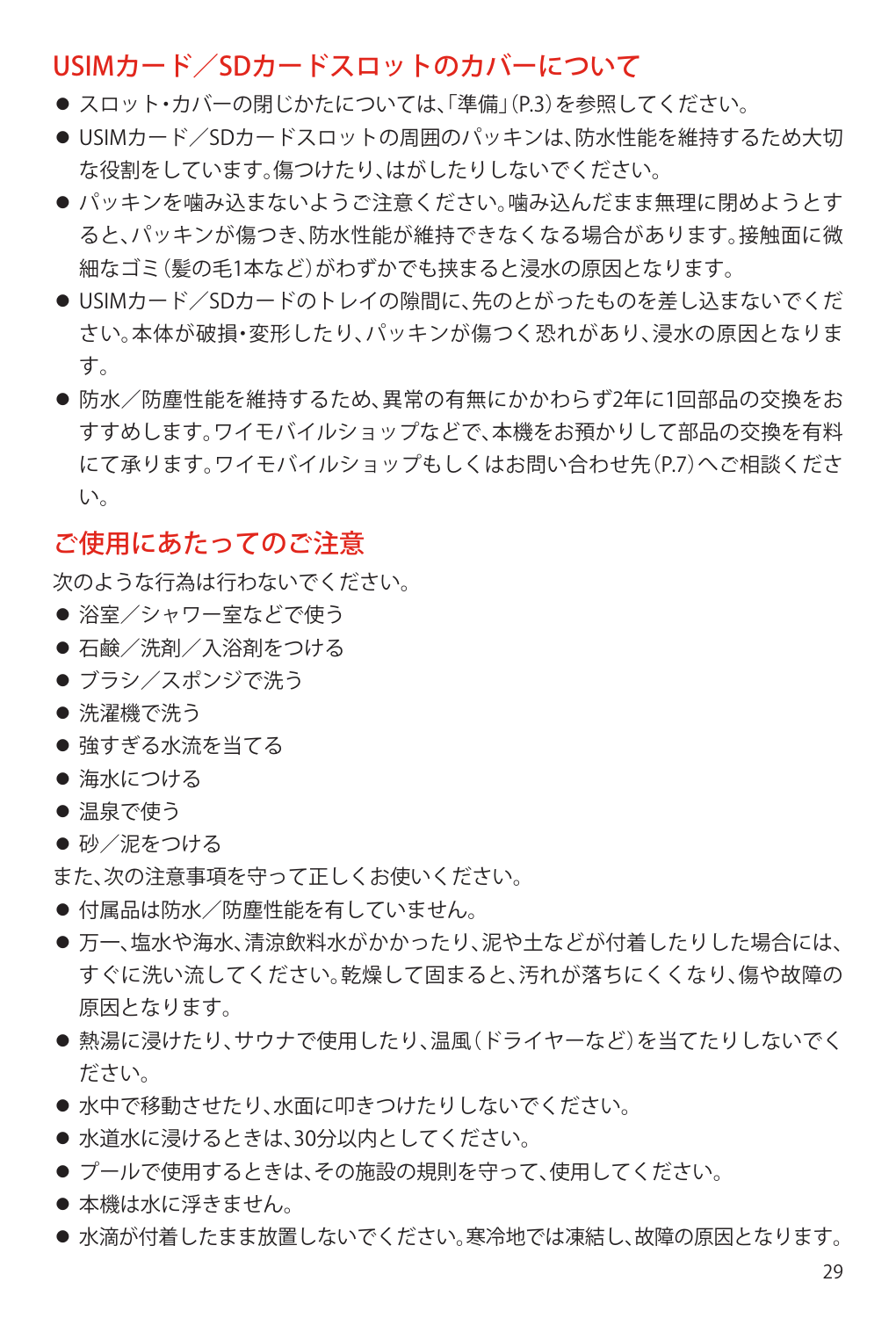- スピーカー、外部接続端子などに水滴を残さないでください。動作不良となったり、 衣服やかばんを濡らしてしまうことがあります。
- USIMカード/SDカードスロットのカバーが開いている状態で水などの液体がか かった場合、内部に液体が入り、感電や故障の原因となります。そのまま使用せずに 雷源を切って、ワイモバイルショップもしくはお問い合わせ先(P[7\)](#page-8-1)までご連絡くだ さい。
- USIMカード/SDカードスロットのカバー裏面のパッキンが傷ついたり、変形したり した場合は、ワイモバイルショップもしくはお問い合わせ先(P[.7](#page-8-1))にてお取り替えく ださい。
- 本機が水で濡れた状態でイヤホンなどを接続しないでください。故障の原因となり ます。
- 外部接続端子は、濡れていたり、砂やほこりが付着した状態でご使用にならないでく ださい。防水性能が損なわれたり、感電や回路のショートなどにより、故障・やけど・ 火災の原因となります。
- 湿気の多い場所に長時間放置しないでください。
- 寒い屋外から暖かい部屋などに急に本機を持ち込まず、一度室内に置いて本体が温 まってから持ち込んでください。
- ディスプレイに水滴が付着していると、タッチパネルが誤動作する場合があります。
- 実際の使用にあたって、すべての状況での動作を保証するものではありません。ま た、調査の結果、お客様の取り扱いの不備による故障と判明した場合、保証の対象外 となります。

### 水に濡れたときの対処について

本機を水に濡らした場合、そのまま使用すると衣服やかばんなどを濡らす場合がありま す。

次の手順で乾燥させてください。

- 1. 本機に付着した水分を乾いたタオル・布などでよく拭き取ります。
- 2. 本機をしっかり持ち、水滴が飛ばなくなるまで振ります。
- 3. 上下の向きを変え、本機をしっかり持ち、水滴が飛ばなくなるまで再度振ります。
- 4. 本機内部より出てきた水分を、乾いたタオル・布などでよく拭き取ります。
- 5. 乾いたタオル・布などを下に敷き、2~3時間程度常温で放置して乾燥させます。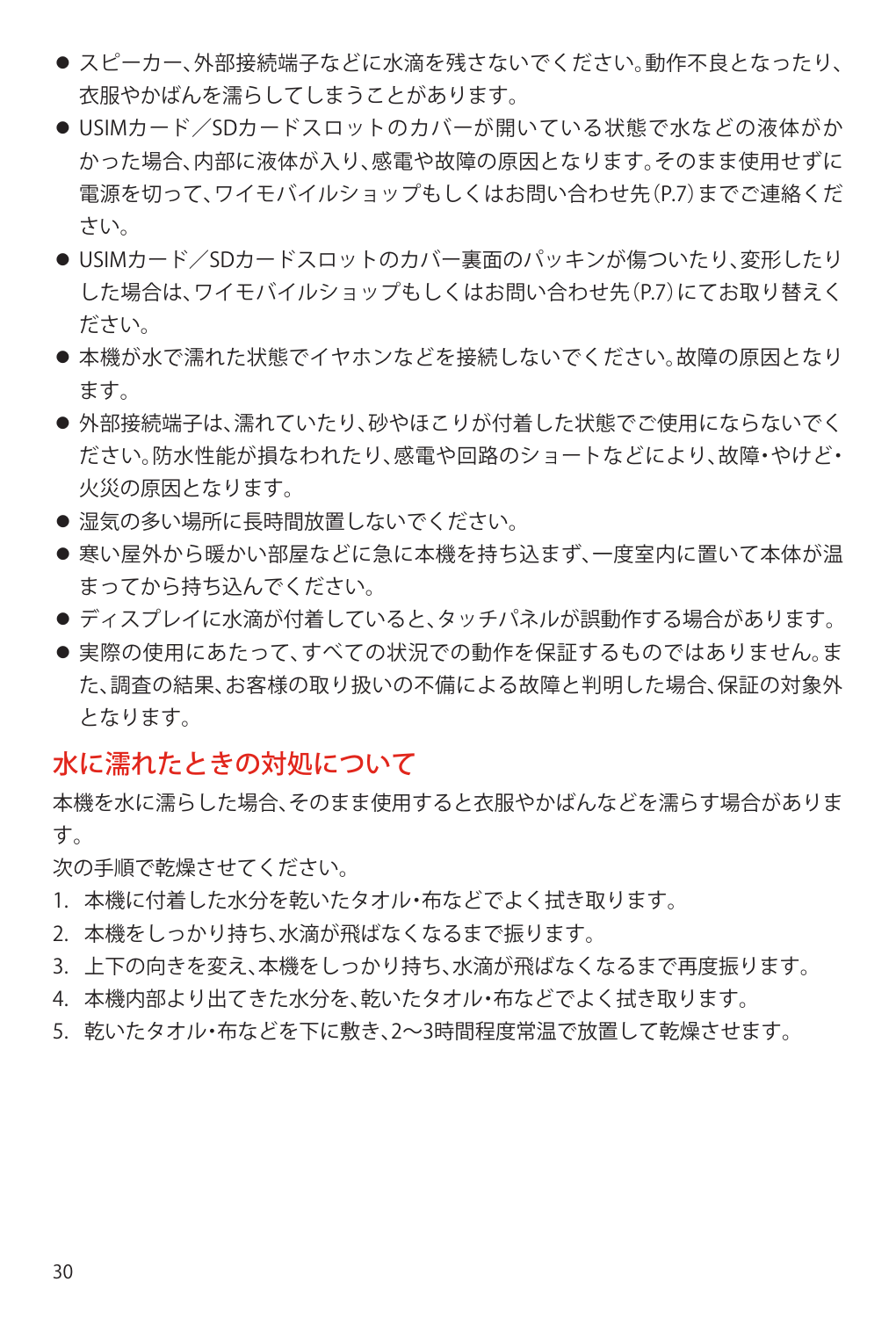## 充電のときは

充電時、および充電後には、必ず次の点を確認してください。

- 充電時は、本機が濡れていないか確認してください。本機が濡れている状態では、絶 対に充電しないでください。
- 付属品は防水/防塵性能を有していません。
- 本機または充電器が濡れている状態ではUSBプラグを絶対に接続しないでください。 本機は防水性能を有しておりますが、濡れた状態でUSBプラグを挿入すると、本機や USBプラグに付着した液体(水道水、清涼飲料水、海水、ペットの尿など)や異物によ り、感電や回路がショートして、故障・やけど・火災の原因となります。
- ACアダプタ(別売)、USBケーブル(市販品)は、風呂場、シャワー室、台所、洗面所など の水周りや水のかかる場所で使用しないでください。火災や感電の原因となります。
- 濡れた手でACアダプタ(別売)、USBケーブル(市販品)に触れないでください。感電の 原因となります。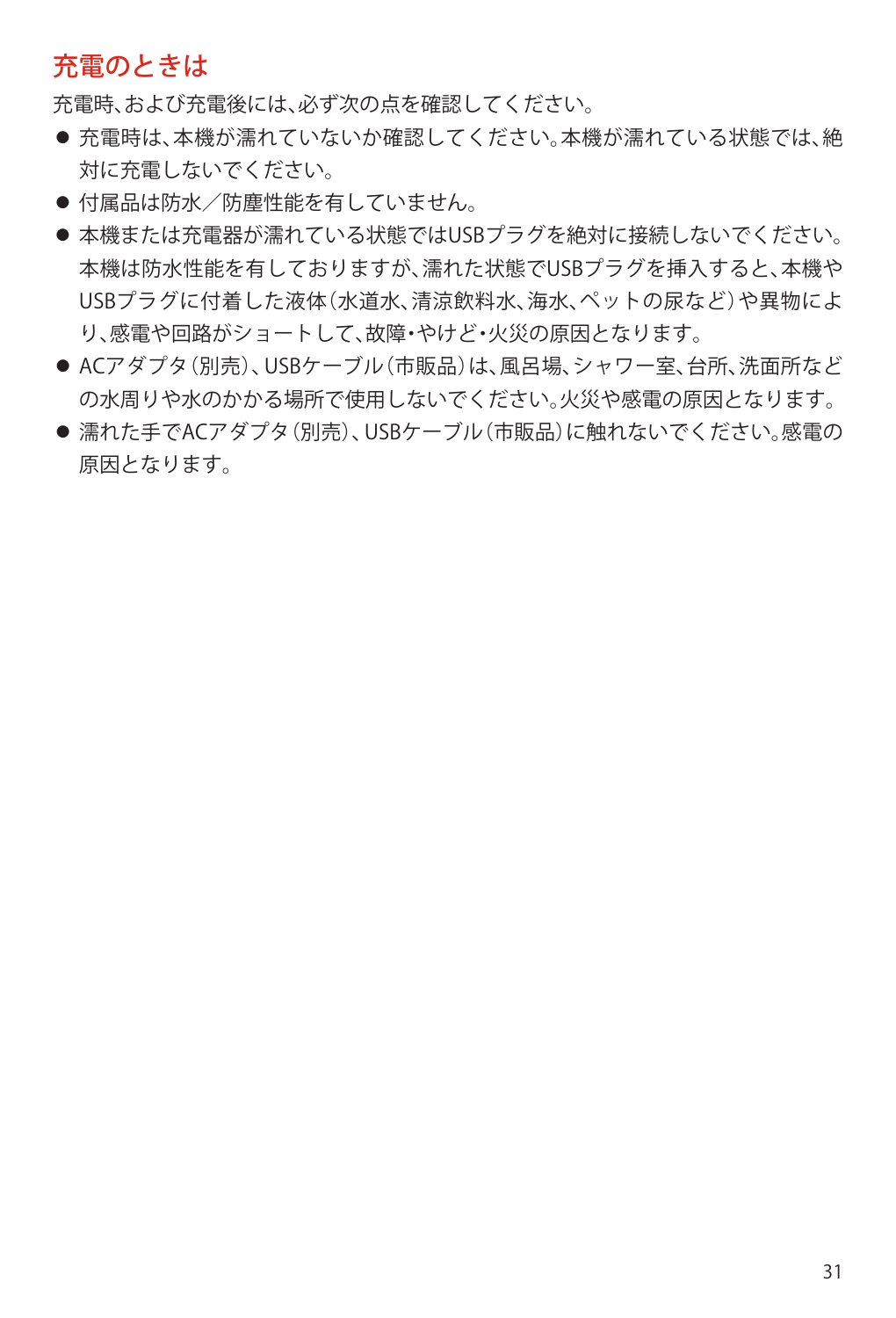# <span id="page-33-0"></span>ご利用上の注意事項

ここには、本機のご利用上の注意事項と、取扱説明書をダウンロードする方法が記載さ れています。

### 規制に関する情報

ワイヤレス通信機能を搭載した製品は、その無線使用を認可された国または地域の無線 周波数と安全規格に適合しています。また、電気通信モデムが搭載されている製品は、該 当する国の電話ネットワークへの接続に関する要件に準拠しています。

一部の規制情報は、タブレットの「設定」>「タブレット情報」>「法的情報」でも確認でき ます。

### サービスおよびサポートに関する情報

本機を初めて起動する場合(およびインターネットにアクセスする場合)、本機のIMEI (International Mobile Equipment Identity)番号またはシリアル番号(SN)が、本機を最 初にアクティブ化する国および都市に関する情報と共にLenovo に送信され、登録され ます。これは 1 回限りの登録です。携帯電話/タブレットが起動されたことを確認する ことにより、製品が正当なものであることを確認し、お客様へのアフターサービスをよ り円滑に行うことができます。登録の際に送信されるデータの量は1KB 未満です。

### 安全性および取り扱いに関する重要な情報

#### ビニール袋に関する注意事項

危険:

ビニール袋には注意が必要です。窒息につながる危険があるため、ビニール袋は乳幼児 の手の届かないところに保管してください。

#### 内蔵型充電式電池に関する注意事項

危険:

内蔵されている充電式リチウムイオン電池はお客様自身では交換しないでください。電 池の交換については、ワイモバイルショップまたはお問い合わせ先(P[.7](#page-8-1))へご相談くだ さい。

#### 難聴に関する注意

本機にはイヤホン端子があります。ヘッドホン(ヘッドセットと呼ばれることもありま す)またはイヤホンには、必ず、イヤホン端子を使用してください。

注意:

イヤホンおよびヘッドホンの音量が大きすぎると難聴になる可能性があります。イコラ イザを最大にするとイヤホンおよびヘッドホンの出力電圧と音量レベルが増加します。 聴覚を保護するため、イコライザは最適なレベルに調整してください。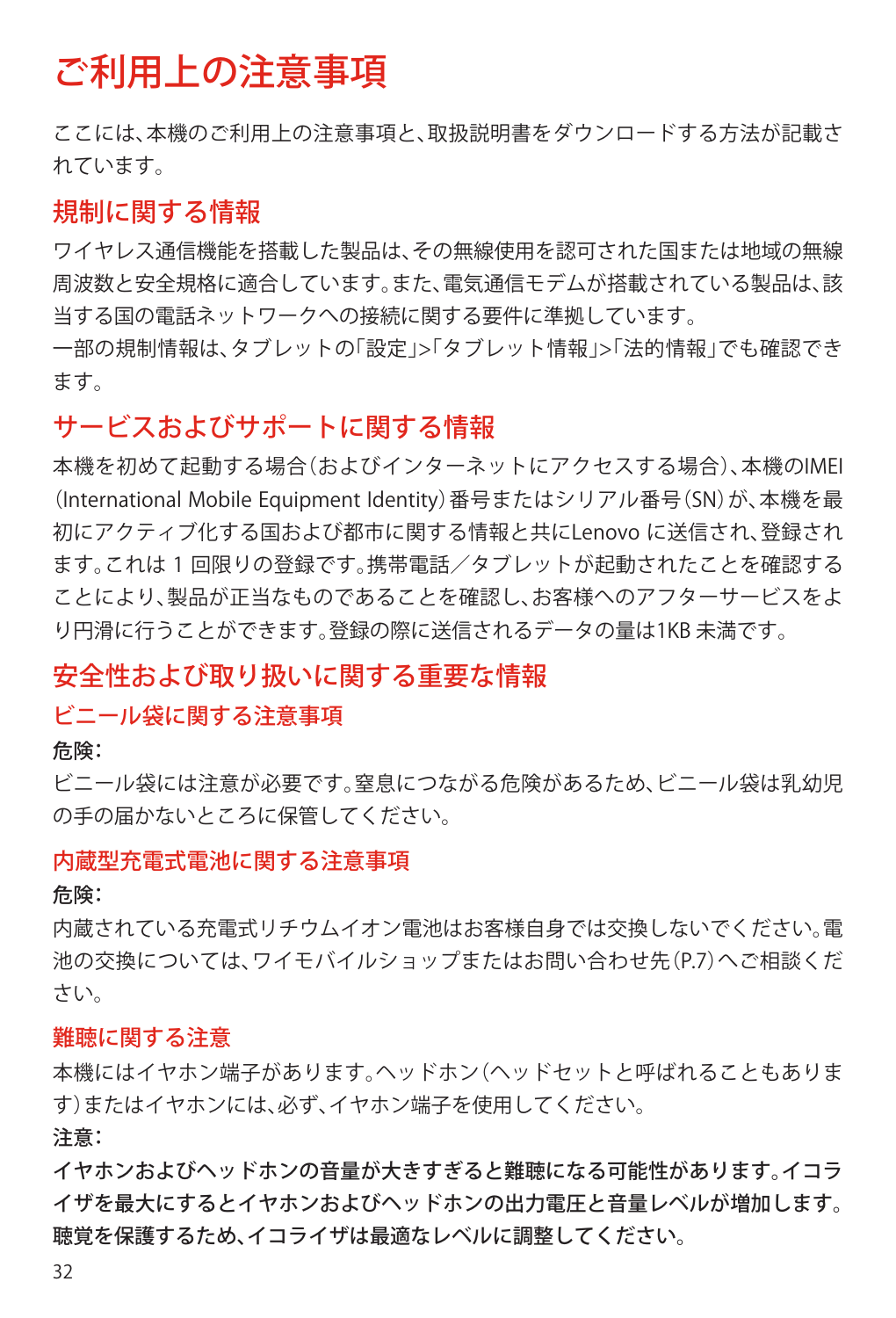プラグがEN 50332-2 の仕様に準拠していないヘッドホンまたはイヤホンを大音量で長 時間使用すると危険です。

本機のヘッドホン出力端子はEN 50332-2 第7 条に準拠しています。この仕様は、本機の 最大広帯域の真の RMS 出力電圧を150 mV に制限するものです。難聴を防止するため に、ご 使 用 の ヘ ッド ホ ン ま た は イ ヤ ホ ン が75 mV の広帯域の規定電圧に対して EN50332-2(第7 条の制限)にも準拠していることを確認してください。EN 50332-2 に準 拠しないヘッドホンを使用した場合、過度の音量レベルによる難聴の危険があります。 ヘッドホンまたはイヤホンを使用する場合は、そのヘッドホンまたはイヤホンが EN50332-1(第6.5 条の制限値)に準拠していることを確認してください。EN 50332-1に 準拠しないヘッドホンを使用した場合、過度の音量レベルによる難聴の危険がありま す。

#### 音量に関する警告メッセージ

EN 60950-1: 2006+A11:2009+A1:2010+A12:2011 に準拠してテストされた製品の場合、 EN50332 のオーディオテストの実施が義務付けられています。

本機は、該当するEN 50332-1 および(または)EN 50332-2 標準で規定される音量レベル 要件への準拠がテストされています。長時間にわたって大音量でイヤホンやヘッドホン で聴き続けると、永続的な難聴になる場合があります。



警告メッセージ

聴覚への損傷を防ぐため、大きな音量で長時間聴かないようにしてください。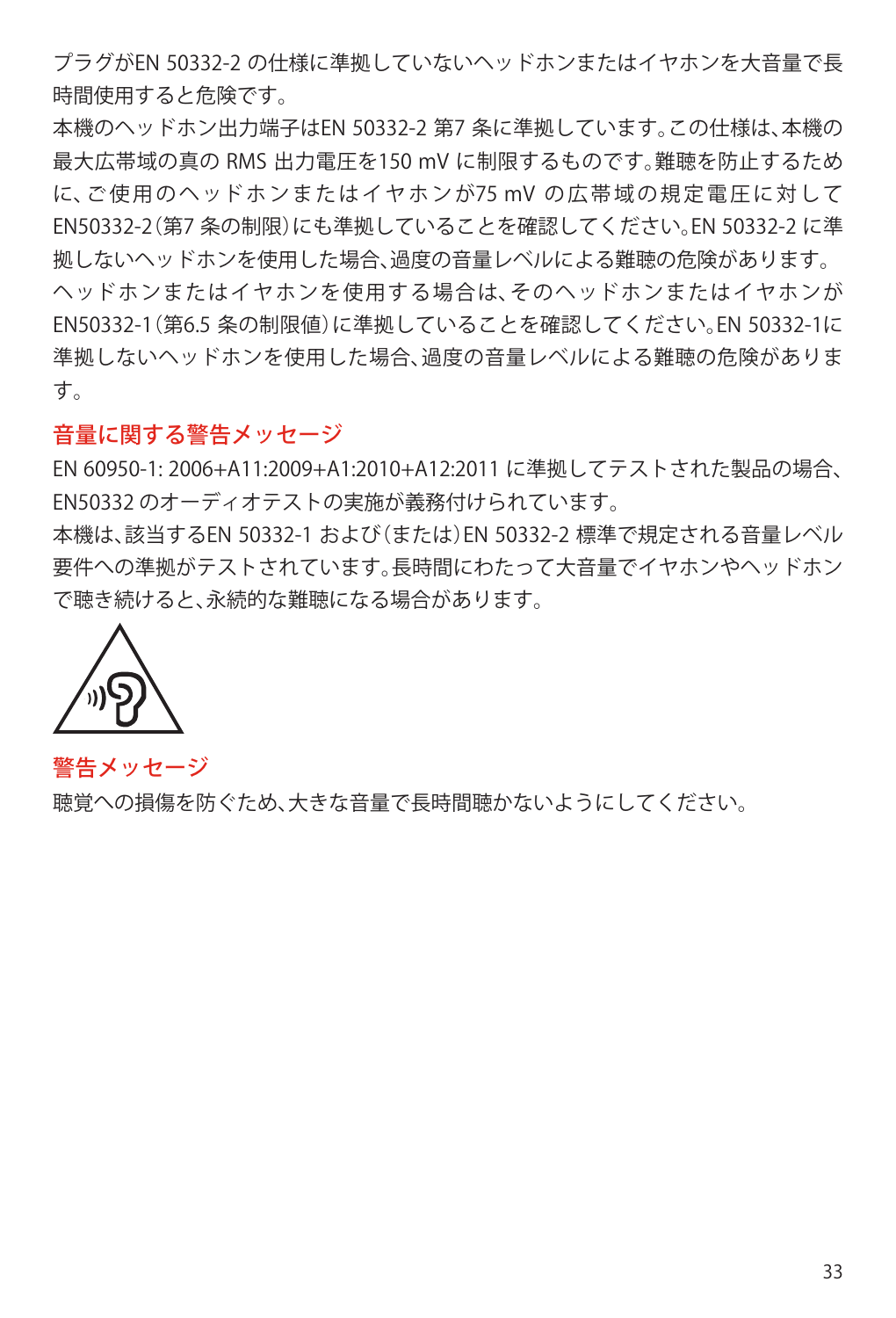## 環境、リサイクル、破棄に関する情報

### リサイクルに関する全般的な声明

Lenovo は、情報技術(IT)機器の所有者に、機器が不要になったときに責任をもってリサ イクルすることをおすすめしています。また、機器の所有者によるIT 製品のリサイクル を支援するため、さまざまなプログラムとサービスを提供しています。Lenovo製品のリ サイクルについて詳しくは、http://www.lenovo.com/recycling にアクセスしてくださ い。

### 日本におけるリサイクル情報

日本でのリサイクルおよび廃棄についての情報は、Web サイト http://www.lenovo.com/recycling/japan で入手可能です。

### リサイクルに関するその他の声明

タブレットのコンポーネントおよび電池のリサイクルに関する追加情報については、 「ユーザーガイド」を参照してください。

### 電池のリサイクルマーク

台湾における電池のリサイクル情報



廢電池請回收

For better environmental protection, waste batteries should be collected separately for recycling or special disposal.

米国およびカナダにおける電池のリサイクル情報



US & Canada Only

エネルギー効率のマーク

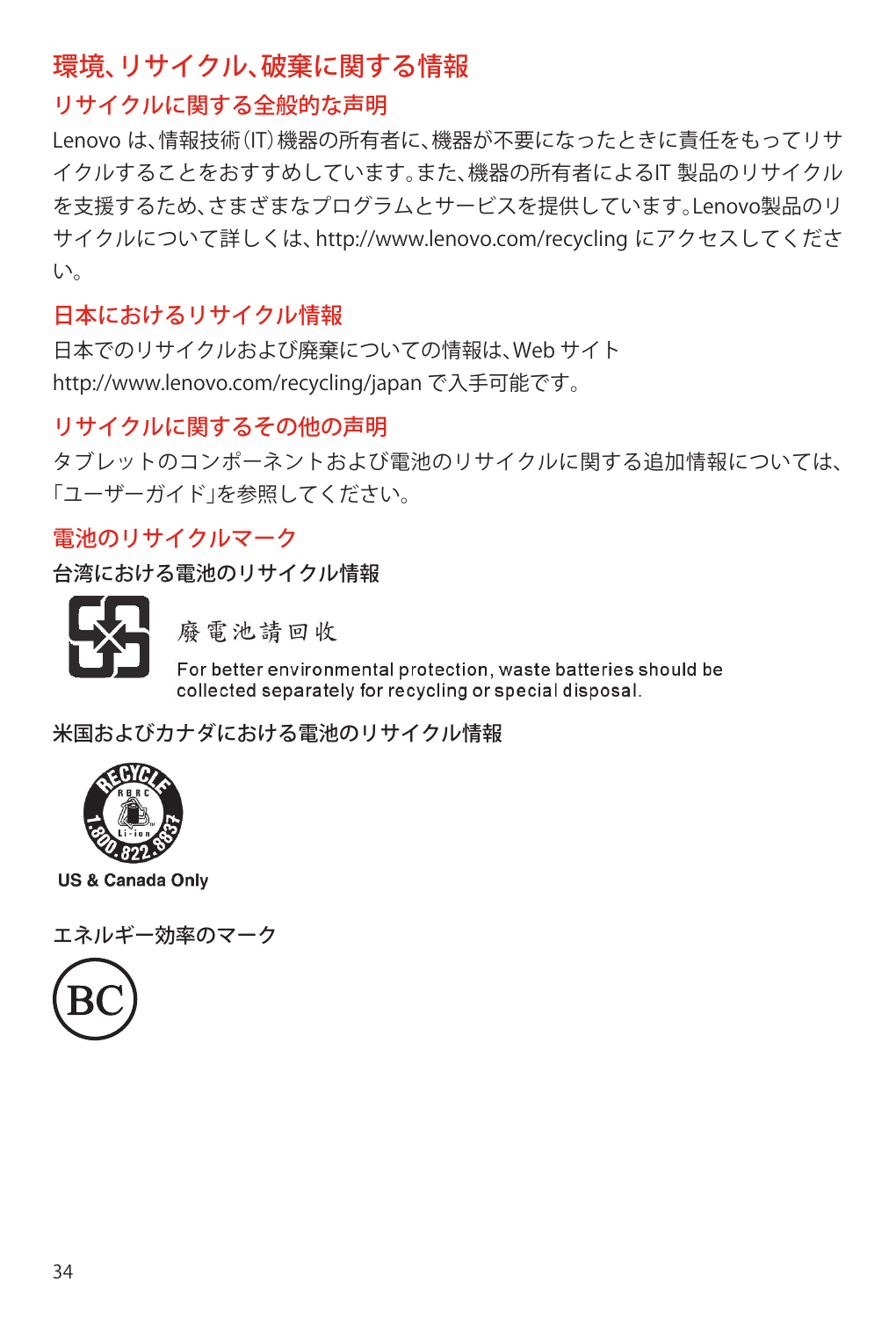# 有害物質の使用制限指令(RoHS)

## トルコ

The Lenovo product meets the requirements of the Republic of Turkey Directive on the Restriction of the Use of Certain Hazardous Substances in Waste Electrical and Electronic Equipment (WEEE).

Türkiye AEEE Yönetmeliğine Uygunluk Beyanı

Bu Lenovo ürünü. T.C. Cevre ve Orman Bakanlığı'nın "Atık Flektrikli ve Flektronik Esya Bazı Zararlı Maddelerin Kullanımının Sınırlandırılmasına Dair Yönetmelik (AEEE)" direktiflerine uvgundur. AEEE Yönetmeliğine Uvgundur.

# ウクライナ

Цим підтверджуємо, що продукція Леново відповідає вимогам нормативних актів України, які обмежують вміст небезпечних речовин

## インド

RoHS compliant as per E-Waste (Management & Handling) Rules, 2011.

## ベトナム

Lenovo products sold in Vietnam, on or after September 23, 2011, meet the requirements of the Vietnam Circular 30/2011/TT-BCT ("Vietnam RoHS").

## メキシコのユーザーへの注意事項

La operación de este equipo está sujeta a las siguientes dos condiciones:

- (1) es posible que este equipo o dispositivo no cause interferencia perjudicial y
- (2) este equipo o dispositivo debe aceptar cualquier interferencia, incluyendo la que pueda causar su operación no deseada.

### 法的通知

制限付き権利に関する通知:データまたはソフトウェアが米国一般調達局(GSA:General Services Administration)契約に準じて提供される場合、使用、複製、または開示は契約番 号GS-35F-05925 に規定された制限に従うものとします。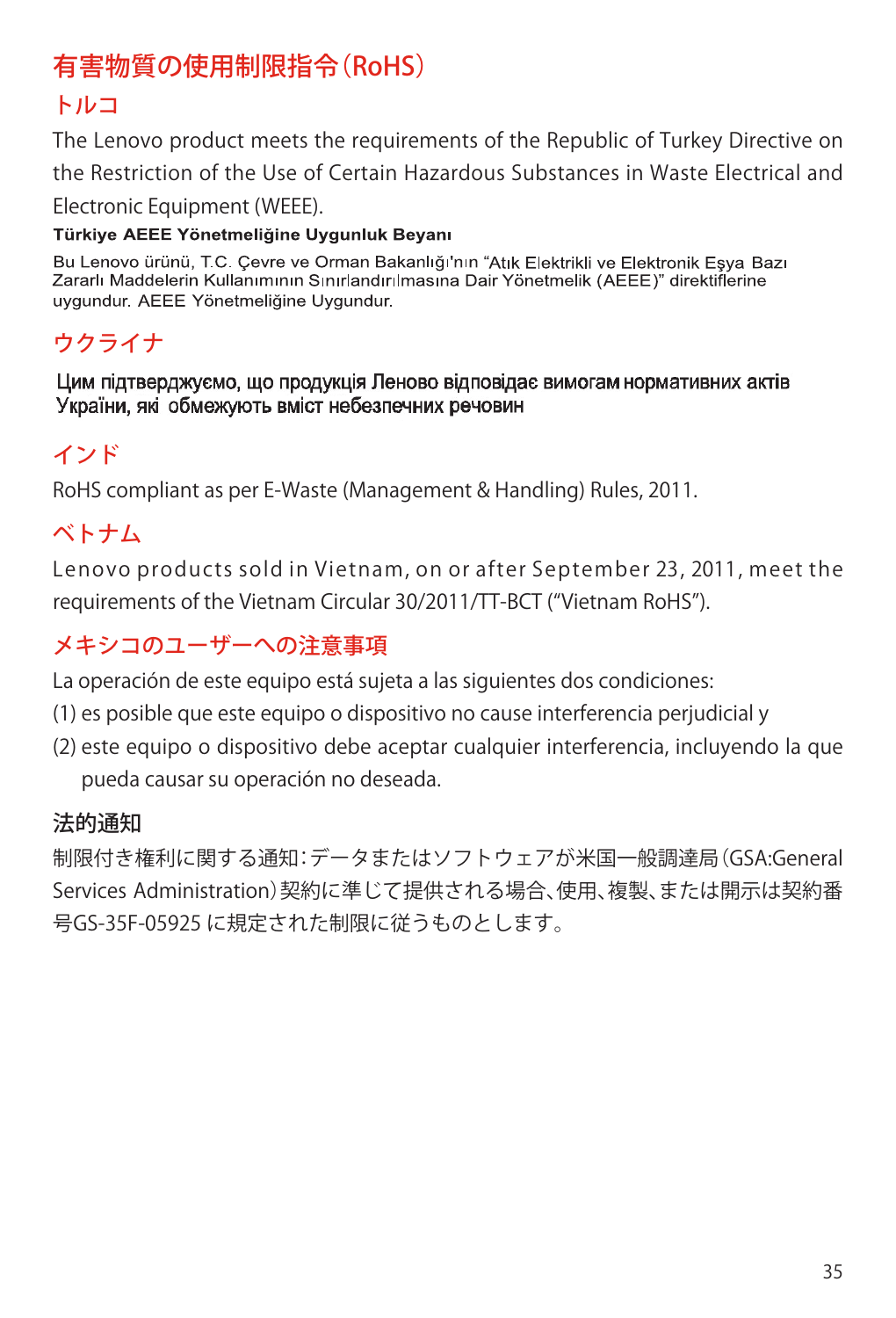## 技術基準適合証明について

本機は、電波法ならびに電気通信事業法に基づく技術基準に適合しています。 次の操作で、技術基準適合証明に関する情報((全)等)を確認できます。 「設定」>「タブレット情報」>「証明」

## FCC ID の確認について

次の操作で、FCC ID を確認できます。 「設定」>「タブレット情報」>「証明」

### 取扱説明書

本書の最新版やユーザーガイドは、ワイモバイルホームページからダウンロードできま す。

http://www.ymobile.jp/lineup/702lv/support/

ユーザーガイドでは、本機の操作に関する情報をより詳細に記載しています。 本機またはパソコンで確認できます。